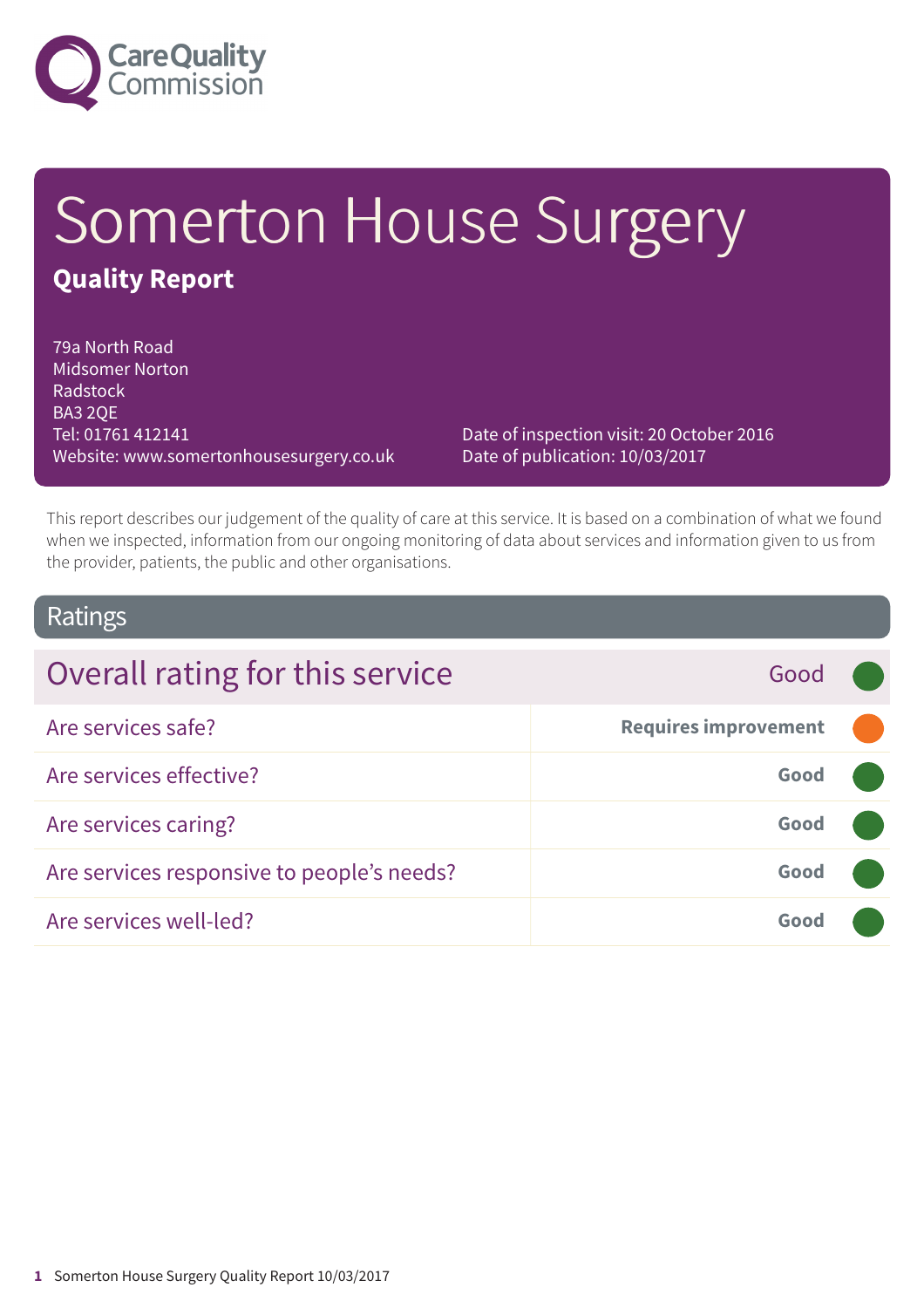### **Contents**

| Summary of this inspection                  | Page           |
|---------------------------------------------|----------------|
| Overall summary                             | $\overline{2}$ |
| The five questions we ask and what we found | $\overline{4}$ |
| The six population groups and what we found | $\overline{7}$ |
| What people who use the service say         | 11             |
| Detailed findings from this inspection      |                |
| Our inspection team                         | 12             |
| Background to Somerton House Surgery        | 12             |
| Why we carried out this inspection          | 12             |
| How we carried out this inspection          | 12             |
| Detailed findings                           | 14             |
| Action we have told the provider to take    | 25             |

### Overall summary

### **Letter from the Chief Inspector of General Practice**

We carried out an announced comprehensive inspection at Somerton House Surgery on 20 October 2016. Overall the practice is rated as good with the safe domain requiring improvement.

Our key findings across all the areas we inspected were as follows:

- The practice had good facilities and was well equipped to treat patients and meet their needs.
- Staff understood and fulfilled their responsibilities to raise concerns and report incidents and near misses. All opportunities for learning from internal and external incidents were maximised.
- Risks to patients were assessed and well managed. We saw evidence of monitoring of infection control and fire safety.
- Staff assessed patients' needs and delivered care in line with current evidence based guidance. Staff had been trained to provide them with the skills, knowledge and experience to deliver effective care and treatment. However, we found some gaps in the staff training and recruitment checks and records.
- Patients said they were treated with compassion, dignity and respect and they were involved in their care and decisions about their treatment.
- Information about services and how to complain was available within the practice but there was no information for patients to view on the practice website. Improvements were made to the quality of care as a result of complaints and concerns.
- Results from the national GP patient survey showed patients were treated with compassion, dignity and respect and were involved in their care and decisions about their treatment.
- Feedback from patients about their care was consistently positive. Patients told us that staff went the extra mile and the care that they received exceeded their expectations.
- The practice had strong and visible clinical and managerial leadership and governance arrangements; and staff felt supported by management and we saw evidence of eeffective arrangements for communication, including a monthly whole practice meeting.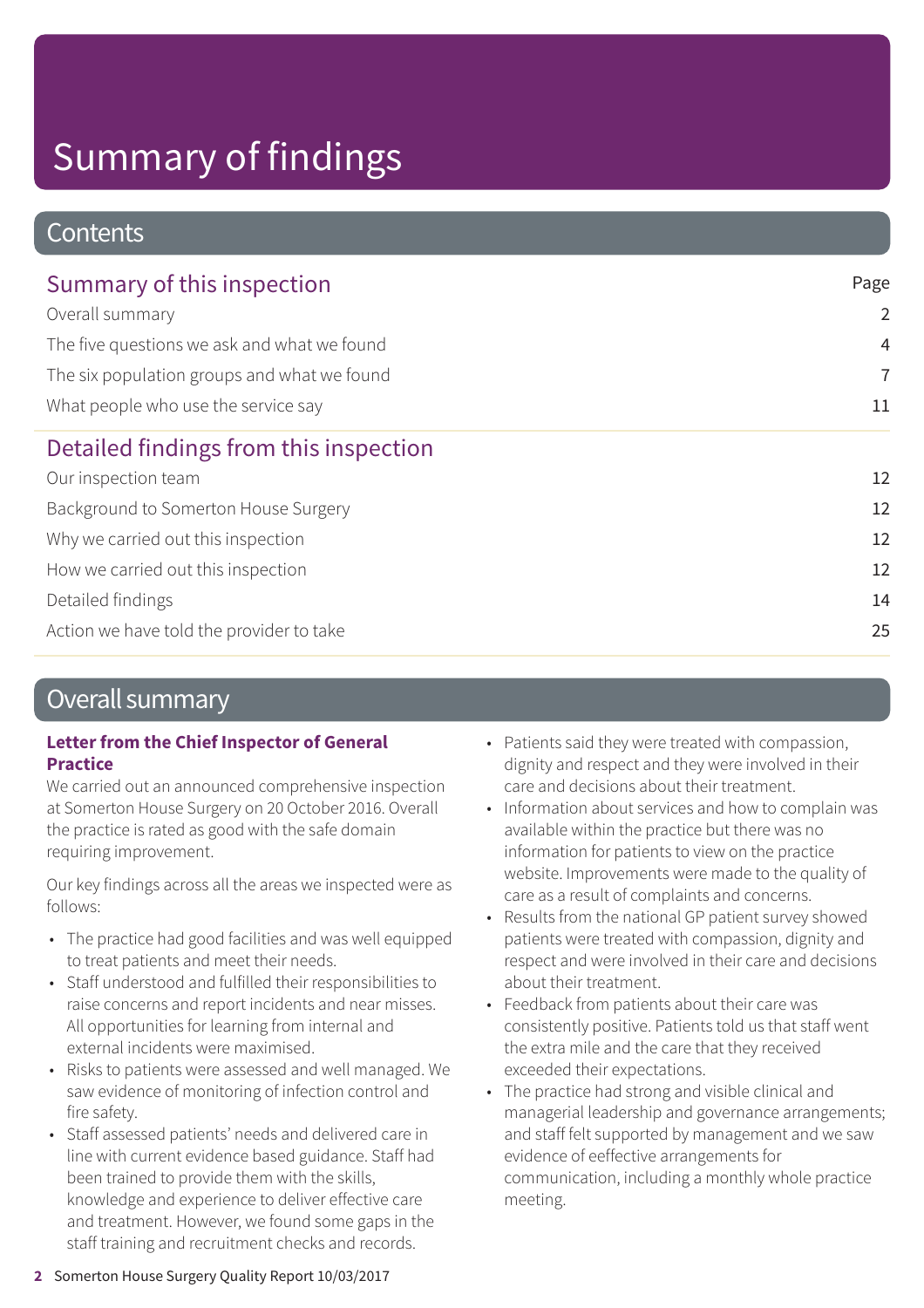- Patients we spoke with said they found it easy to make an appointment with a named GP and there was continuity of care, with urgent appointments available the same day.
- The practice was aware of the requirements of the duty of candour.
- The practice worked closely with other organisations and with the local community in planning how services were provided to ensure that they meet patients' needs. For example, monthly multi-disciplinary meetings were held and we saw evidence of effective liaison with residential and nursing homes.

The areas where the provider must make improvement are:

• Ensure procedures for effective staff recruitment are fully implemented and records are complete so that

only staff who meet the requirements of the regulations are employed. For example, ensuring all staff have records of appropriate checks, including written references and a Disclosure and Barring Service (DBS) check in place before employment.

The areas where the provider should make improvement are:

- Review systems for monitoring training to ensure all staff receive relevant, up to date training and this is recorded, including training in safeguarding children and infection prevention and control.
- Review arrangements to ensure patients can access information on how to complain, including via the practice website.

### **Professor Steve Field (CBE FRCP FFPH FRCGP)**

Chief Inspector of General Practice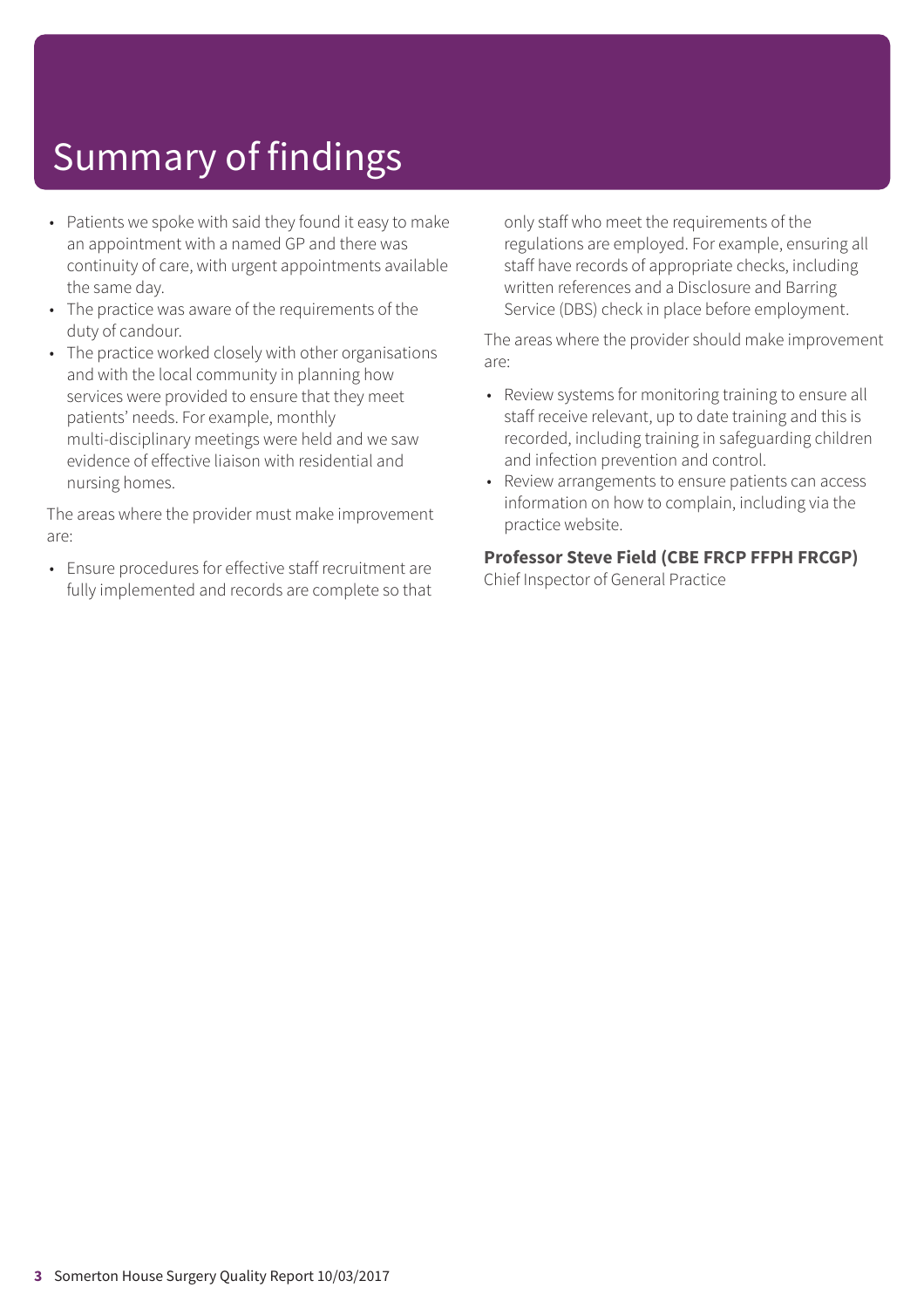### The five questions we ask and what we found

We always ask the following five questions of services.

#### **Are services safe?**

The practice is rated as requires improvement for providing safe services.

- There was an effective system in place for reporting and recording significant events
- Lessons were shared to make sure action was taken to improve safety in the practice.
- When things went wrong patients were informed as soon as practicable, received reasonable support, truthful information, and a written apology. They were told about any actions to improve processes to prevent the same thing happening again.
- The practice had clearly defined systems, processes and practices to keep patients safe and safeguarded from abuse. However, there were some gaps in the training records for some staff, for example in safeguarding children and infection control. We spoke to the practice who, within 48 hours of the inspection, provided evidence of up to date training.
- Risks to patients were assessed and managed. However, the practice must review the arrangements for recruitment checks and records to ensure procedures are fully implemented.

#### **Are services effective?**

The practice is rated as good for providing effective services.

- Data from the Quality and Outcomes Framework (QOF) showed patient outcomes were at or above average compared to the national average.
- Staff assessed needs and delivered care in line with current evidence based guidance.
- Clinical audits demonstrated quality improvement.
- Staff had the skills, knowledge and experience to deliver effective care and treatment.
- There was evidence of appraisals and personal development plans for all staff.
- Staff worked with other health care professionals to understand and meet the range and complexity of patients' needs.
- End of life care was delivered in a coordinated way.
- We saw evidence that the practice used innovative and proactive methods to improve patient outcomes. For example,

**Requires improvement –––**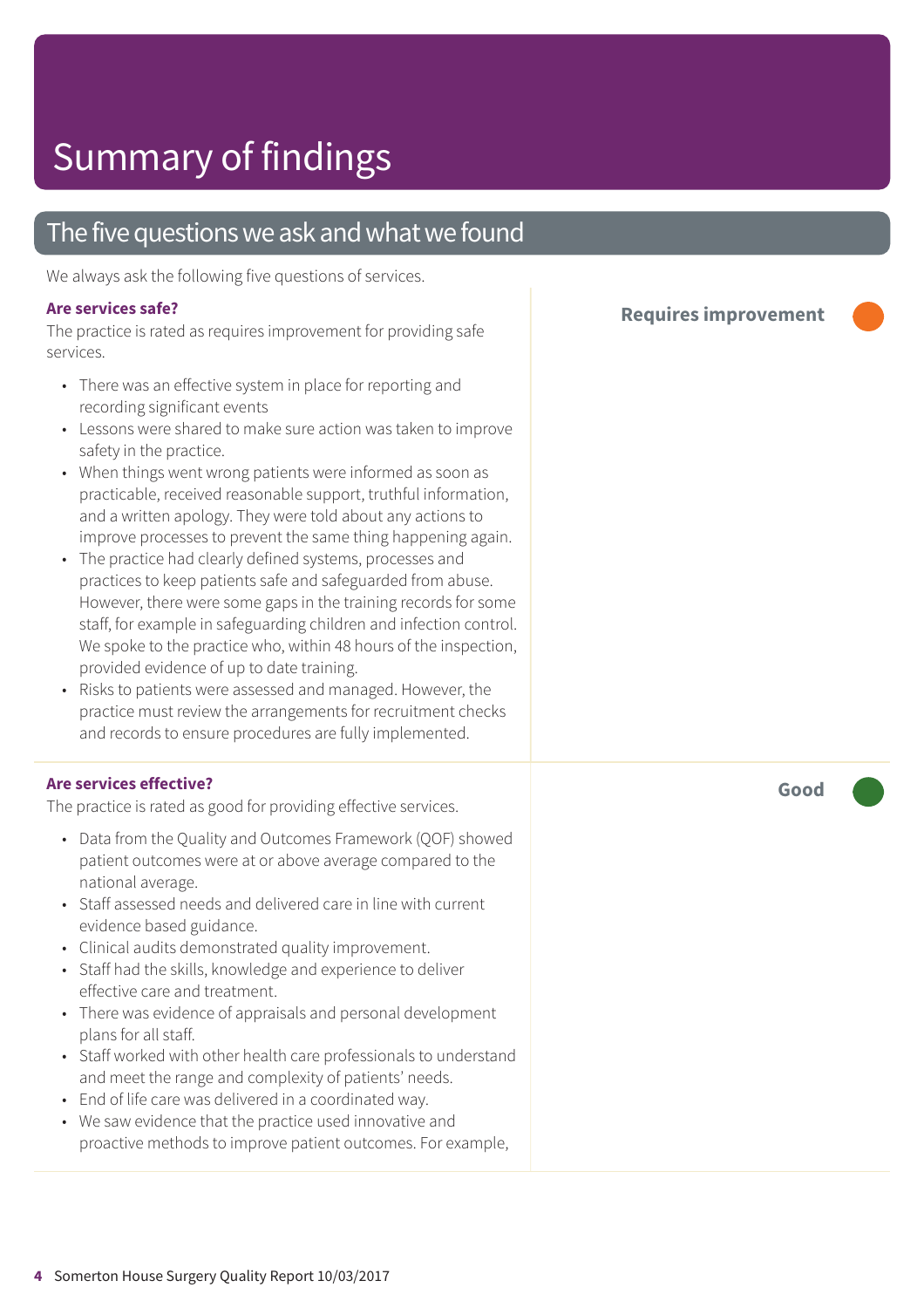the practice had invested in Doppler machine (used to check blood circulation) which resulted in benefits to patients and staff including shorter appointment times, quicker assessment and more rapid referral to specialists where appropriate.

#### **Are services caring?**

The practice is rated as good for providing caring services.

- Data from the national GP patient survey showed patients rated the practice higher than others for several aspects of care.
- Patients said they were treated with compassion, dignity and respect and they were involved in decisions about their care and treatment.
- Information for patients about the services available was easy to understand and accessible.
- We saw staff treated patients with kindness and respect, and maintained patient and information confidentiality.

#### **Are services responsive to people's needs?**

The practice is rated as good for providing responsive services.

- The practice understood its population profile and had used this understanding to meet the needs of its population. For example, there were longer appointments available for patients with learning disabilities.
- The practice took account of the needs and preferences of patients with life-limiting progressive conditions, including patients with a condition other than cancer and patients with dementia.
- Patients said they found it easy to make an appointment with a named GP and there was continuity of care, with urgent appointments available the same day.
- The practice had good facilities and was well equipped to treat patients and meet their needs.
- Information about how to complain was available within the practice. However, patients were unable to access it through their practice website. Evidence showed the practice responded quickly to issues raised. Learning from complaints was shared with staff and other stakeholders.

#### **Are services well-led?**

The practice is rated as good for being well-led.

**Good –––**

**Good –––**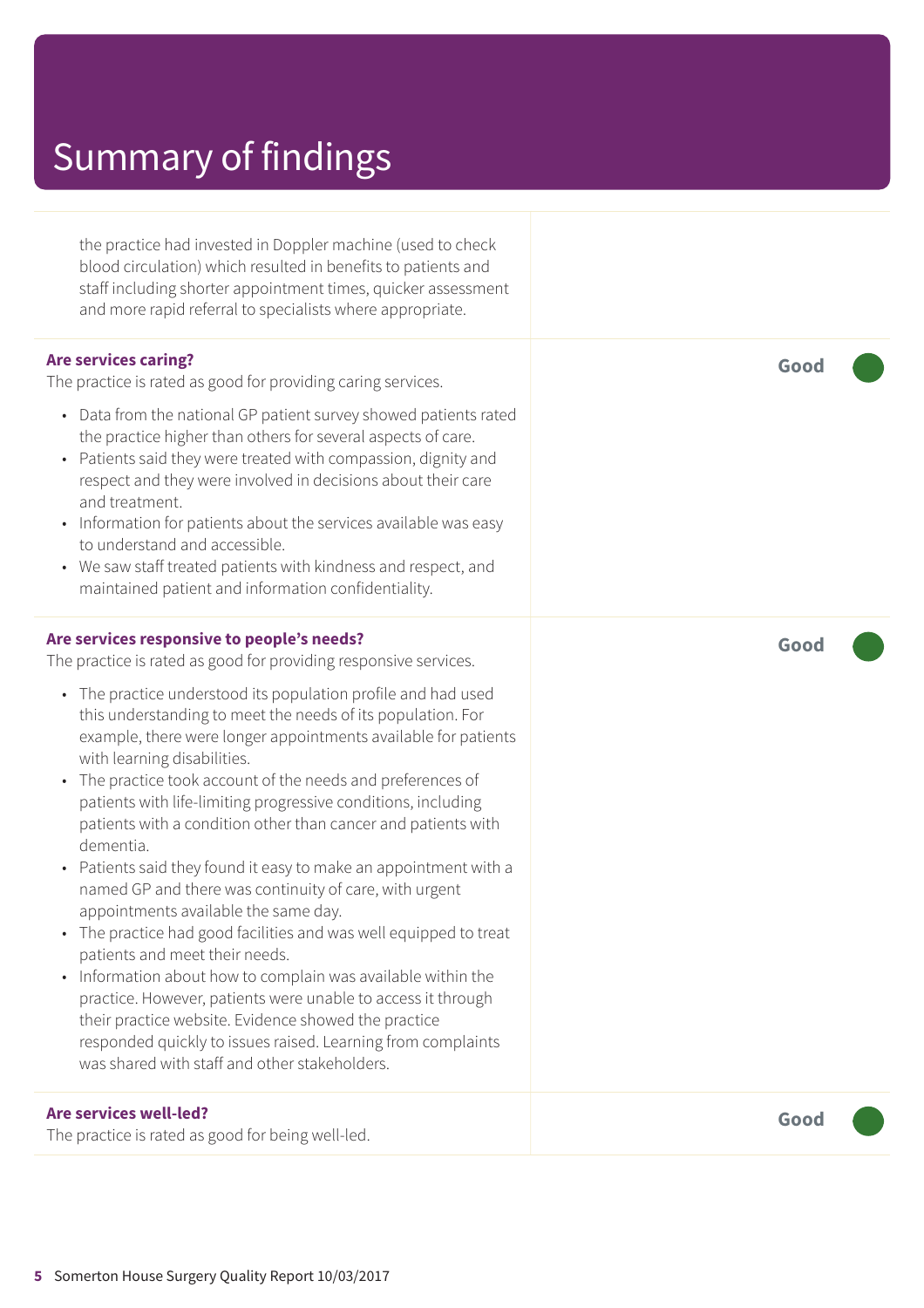- The practice had a clear vision and strategy to deliver high quality care and promote good outcomes for patients. Staff were clear about the vision and their responsibilities in relation to it.
- There was a clear leadership structure and staff felt supported by management. The practice had policies and procedures to govern activity and held regular governance meetings.
- An overarching governance framework supported the delivery of the strategy and good quality care. This included arrangements to monitor and improve quality and identify risk. However, we found some gaps in the implementation of arrangements for recruitment and training records. We spoke to the practice who, within 48 hours of the inspection, provided evidence that corrective action had been taken.
- Staff had received inductions, annual performance reviews and attended staff meetings and training opportunities.
- The practice was aware of and complied with the requirements of the duty of candour. The partners encouraged a culture of openness and honesty. The practice had systems for notifiable safety incidents and ensured this information was shared with staff to ensure appropriate action was taken.
- The practice proactively sought feedback from staff and patients, which it acted on. The patient participation group had actively strived to improve the service by raising funds to improve outcomes for patients. For example, they had bought six new blood pressure monitors for patients to use at home and a Doppler machine, which improved patient access to quicker and more effective treatment.
- GPs who were skilled in specialist areas used their expertise to offer additional services to patients.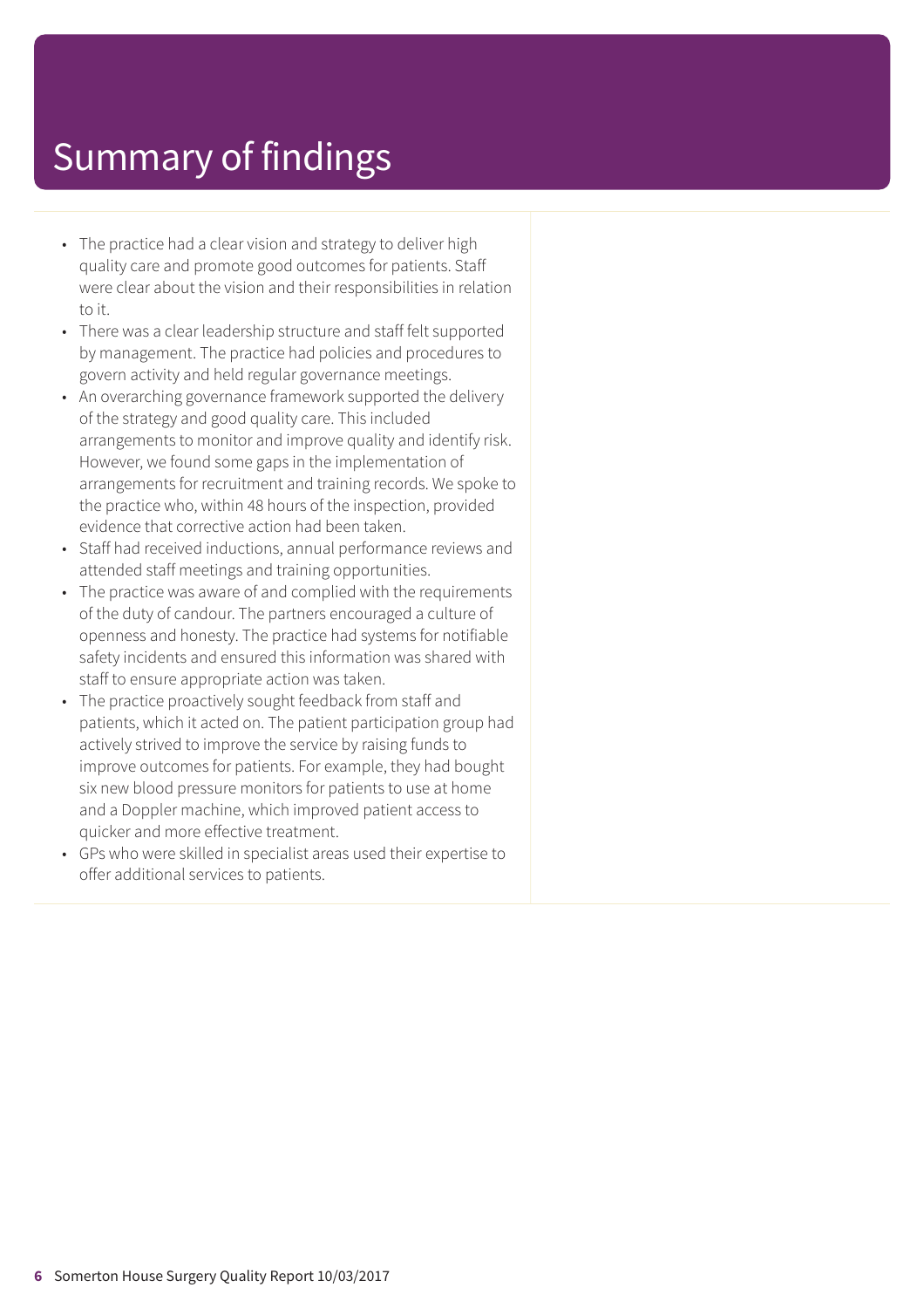### The six population groups and what we found

We always inspect the quality of care for these six population groups.

#### **Older people**

The practice is rated as good for the care of older patients.

- Staff were able to recognise the signs of abuse in older patients and knew how to escalate any concerns.
- The practice offered proactive, personalised care to meet the needs of the older patients in its population.
- The practice was responsive to the needs of older patients, and offered home visits and urgent appointments for those with enhanced needs.
- The practice identified at an early stage older patients who may be approaching the end of life. They involved older patients in planning and making decisions about their care, including their end of life care.
- The practice followed up on older patients discharged from hospital and ensured that their care plans were updated to reflect any extra needs.
- Where older patients had complex needs, the practice shared summary care records with local care services, including the community care teams, such as the community and palliative care nurses.
- Older patients were provided with health promotional advice and support to help them to maintain their health and independence for as long as possible.
- The practice had two GPs who led the monitoring of patients who lived in residential or nursing homes. They had regular liaison with the homes, for example, by attending the nursing homes for weekly ward rounds, in addition to urgent home visits. They also attended a quarterly meeting, with two other practices, for one large nursing home to enhance the coordination of care.

#### **People with long term conditions**

The practice is rated as good for the care of people with long-term conditions.

- Nursing staff had lead roles in long-term disease management and patients at risk of hospital admission were identified as a priority.
- The percentage of patients on the diabetes register who had had a foot examination in the last 12 months was 93% which was better than the clinical commissioning group (CCG) average of 92% and national average of 88%.

**Good –––**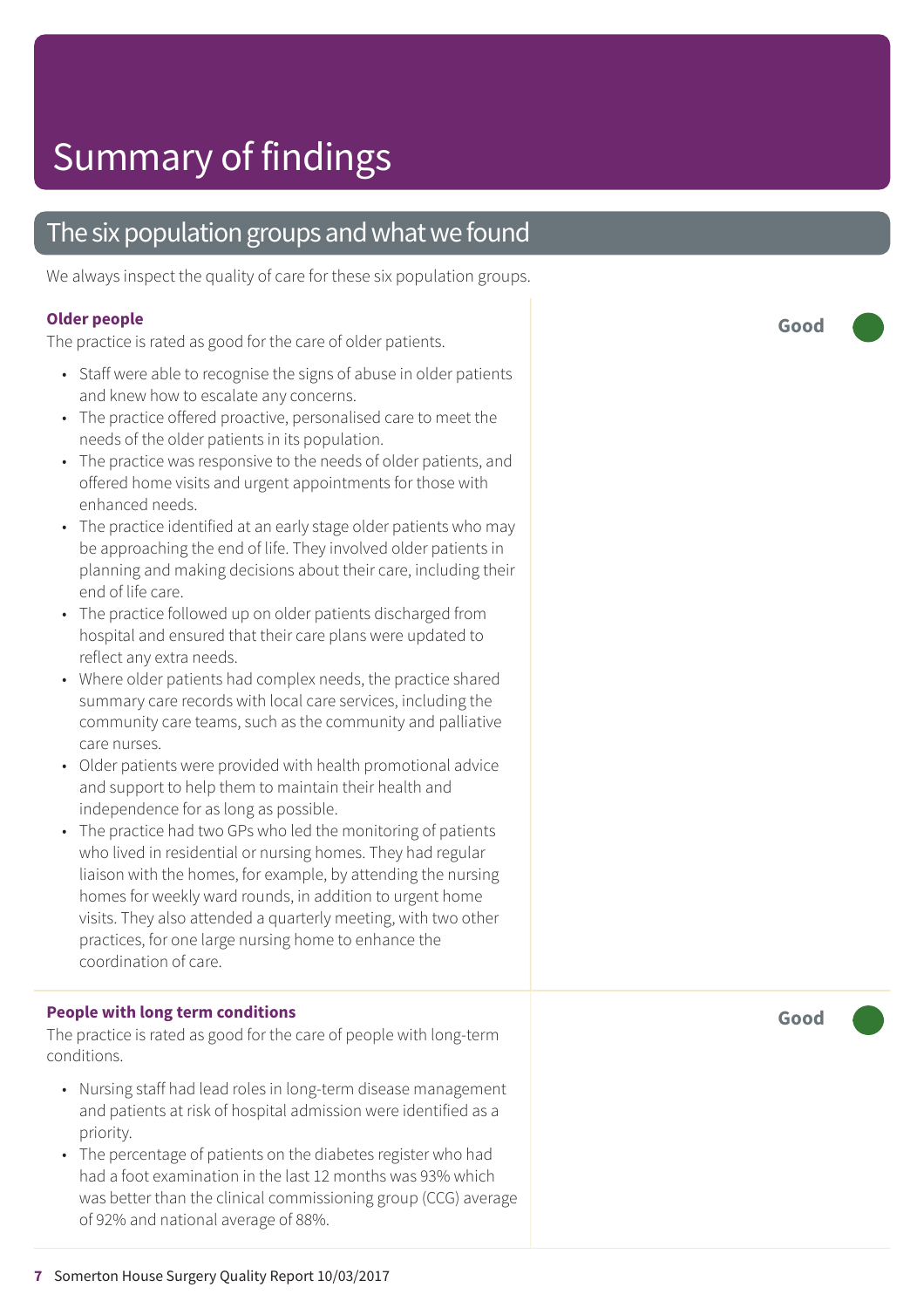- The practice proactively identified patients at risk of developing long-term conditions and took action to monitor their health and help them improve their lifestyle.
- The practice followed up on patients with long-term conditions discharged from hospital and ensured that their care plans were updated to reflect any additional needs.
- There were emergency processes for patients with long-term conditions who experienced a sudden deterioration in health.
- Longer appointments and home visits were available when needed.
- All these patients had a named GP and a structured annual review to check their health and medicines needs were being met. For those patients with the most complex needs, the named GP worked with relevant health and care professionals to deliver a multidisciplinary package of care.

#### **Families, children and young people**

The practice is rated as good for the care of families, children and young people.

- There were systems to identify and follow up children living in disadvantaged circumstances and who were at risk, for example, children and young patients who had a high number of accident and emergency (A&E) attendances. Immunisation rates were either in line with or slightly above CCG and national averages for all standard childhood immunisations.
- Patients told us that children and young patients were treated in an age-appropriate way and were recognised as individuals.
- The practice provided support for premature babies and their families following discharge from hospital.
- The practice performance for screening women for cervical cancer was in line with local and national averages. For example, 84% of women aged 25-64 had a record of a cervical screening test in the last 5 years, compared with the CCG average of 83% and the national average of 82%.
- Appointments were available outside of school hours and the premises were suitable for children and babies.
- The practice held quarterly safeguarding children meetings with the health visitor team and had regular contact in between.
- The practice had emergency processes for acutely ill children and young patients and for acute pregnancy complications.
- The practice offers to carry out paediatric phlebotomy due to its rural location.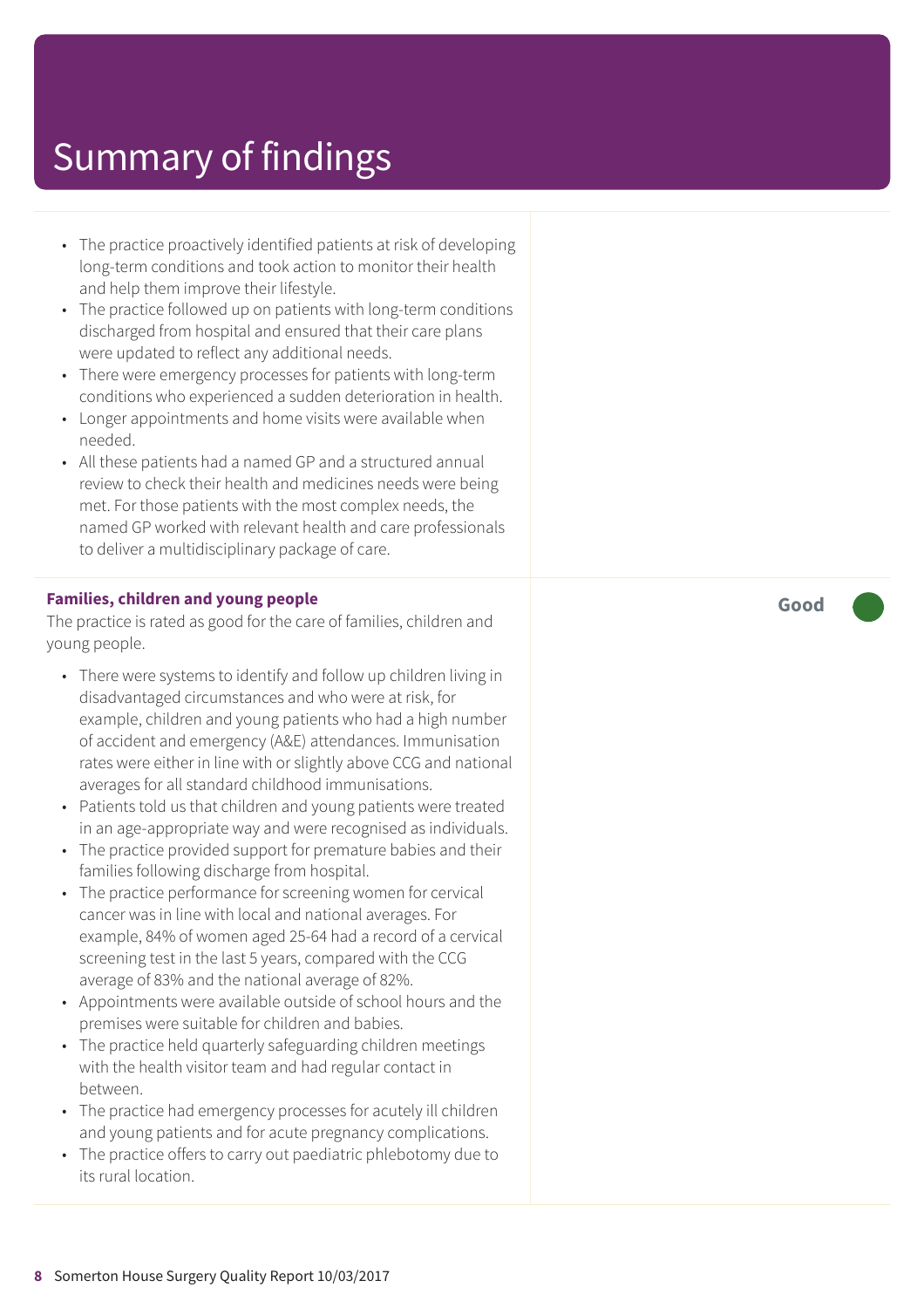#### **Working age people (including those recently retired and students)**

The practice is rated as good for the care of working-age people (including those recently retired and students).

- The needs of the working age population, those recently retired and students had been identified and the practice had adjusted the services it offered to ensure these were accessible, flexible and offered continuity of care.
- The practice was proactive in offering online services as well as a full range of health promotion and screening that reflects the needs for this age group.

#### **People whose circumstances may make them vulnerable**

The practice is rated as good for the care of people whose circumstances may make them vulnerable.

- The practice held a register of patients living in vulnerable circumstances including homeless people, travellers and those with a learning disability.
- End of life care was delivered in a coordinated way which took into account the needs of those whose circumstances may make them vulnerable.
- The practice offered longer appointments for patients with a learning disability.
- The practice regularly worked with other health care professionals in the case management of vulnerable patients. We saw evidence of meetings to make best interest decisions where required.
- The practice informed vulnerable patients about how to access various support groups and voluntary organisations.
- Staff knew how to recognise signs of abuse in vulnerable adults and children. Staff were aware of their responsibilities regarding information sharing, documentation of safeguarding concerns and how to contact relevant agencies in normal working hours and out of hours.

#### **People experiencing poor mental health (including people with dementia)**

The practice is rated as good for the care of people experiencing poor mental health (including people with dementia).

• 87% of patients diagnosed with dementia had had their care reviewed in a face to face meeting in the last 12 months, which is in line with the clinical commissioning group (CCG) average of 86% and the national average of 84%.

**Good –––**

**Good –––**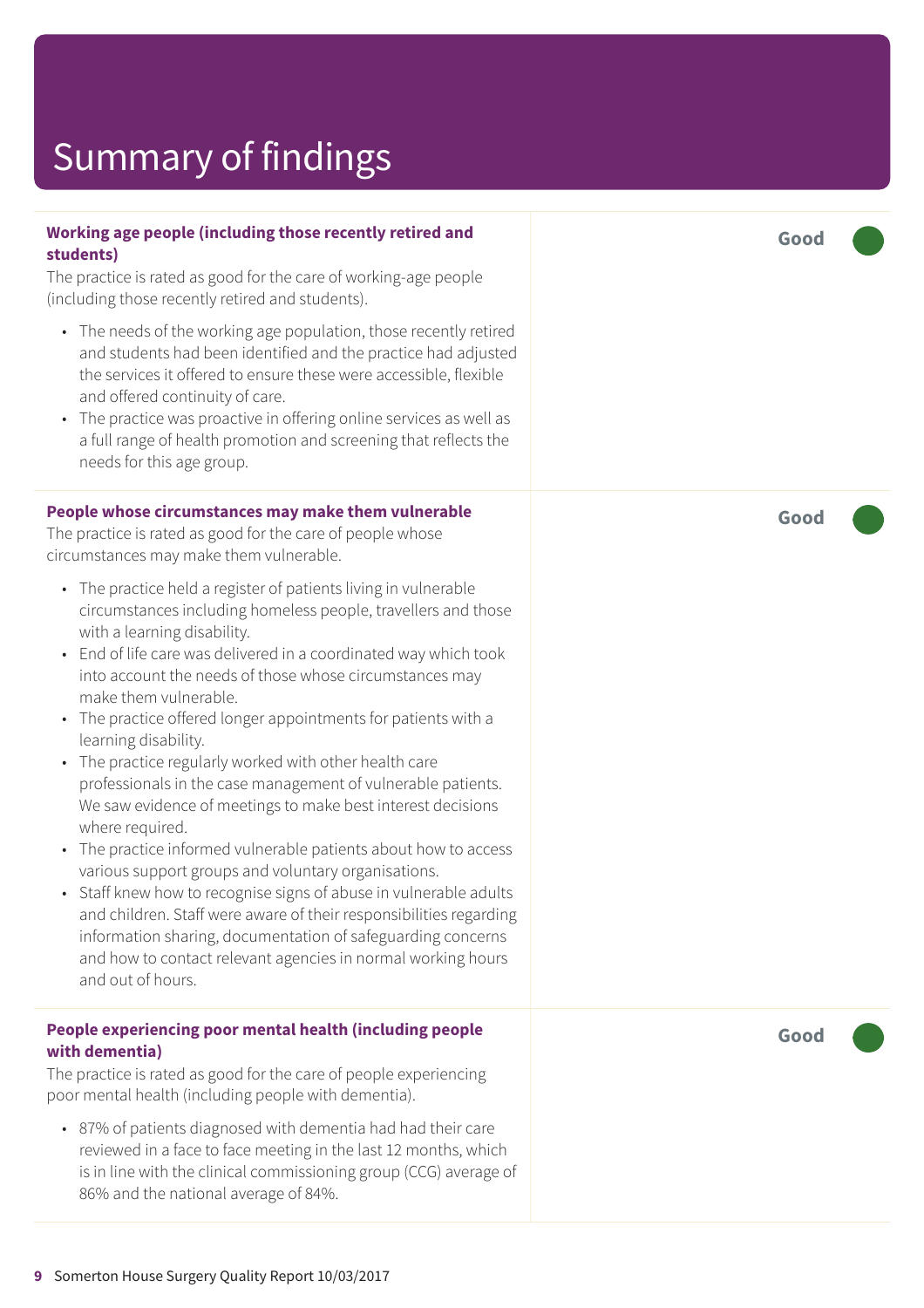- The practice specifically considered the physical health needs of patients with poor mental health.
- The practice had a system for monitoring repeat prescribing for patients receiving medication for mental health needs.
- Performance for support to patients with schizophrenia, bipolar affective disorder and other psychoses was better than local and national averages. For example, 95% of patients with a diagnosed psychological condition had a comprehensive, agreed care plan documented in their records, in the last 12 months, compared with the CCG average of 92% and the national average of 88%.
- The practice regularly worked with multi-disciplinary teams in the case management of patients experiencing poor mental health, including those with dementia.
- Patients at risk of dementia were identified and offered an assessment.
- The practice carried out advance care planning for patients with dementia.
- The practice had told patients experiencing poor mental health about how to access various support groups and voluntary organisations.
- The practice had a system in place to follow up patients who had attended accident and emergency where they may have been experiencing poor mental health.
- Staff had a good understanding of how to support patients with mental health needs and dementia.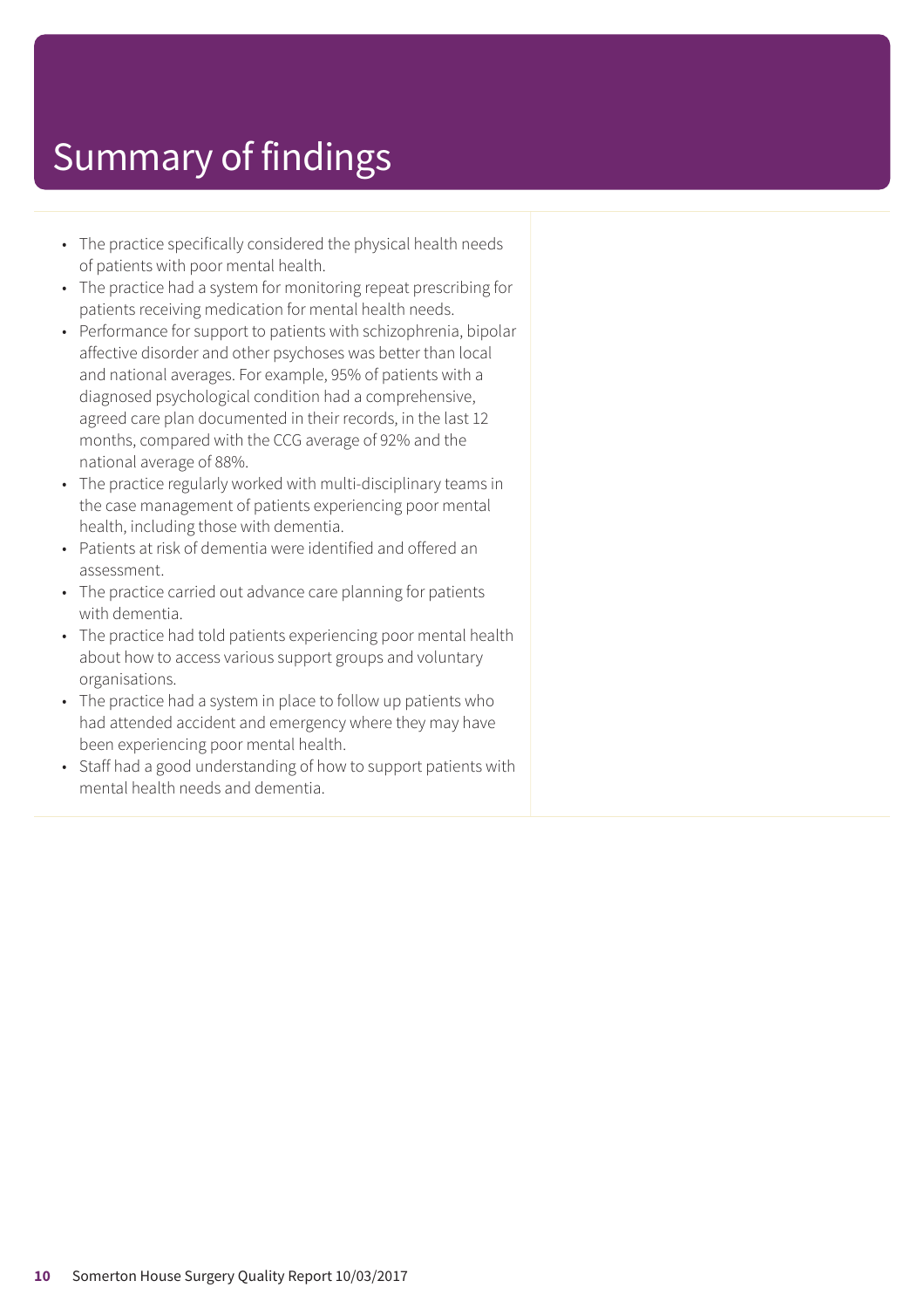### What people who use the service say

The national GP patient survey results were published in July 2016. The results showed the practice was performing above local and national averages. There were 217 survey forms distributed and 118 were returned. This represented approximately 2% of the practice's patient list.

- 92% of patients found it easy to get through to this practice by phone compared with the national average of 73%.
- 84% of patients were able to get an appointment to see or speak to someone the last time they tried compared with the national average of 76%.
- 90% of patients described the overall experience of this GP practice as good compared with the national average of 85%.
- 91% of patients said they would recommend this GP practice to someone who has just moved to the local area compared with the national average of 80%.

As part of our inspection we also asked for CQC comment cards to be completed by patients prior to our inspection. We received thirty one comment cards which were all positive about the standard of care received. Patients told us they were respected and treated well by all staff at the practice and they could see the GP of their choice. One patient said they received a phone call from their GP to check on their welfare when they were receiving treatment for a long term illness.

We spoke with six patients during the inspection, three of which were from the Patient Participation Group. All six patients said they were satisfied with the care they received and thought staff were approachable, committed and caring.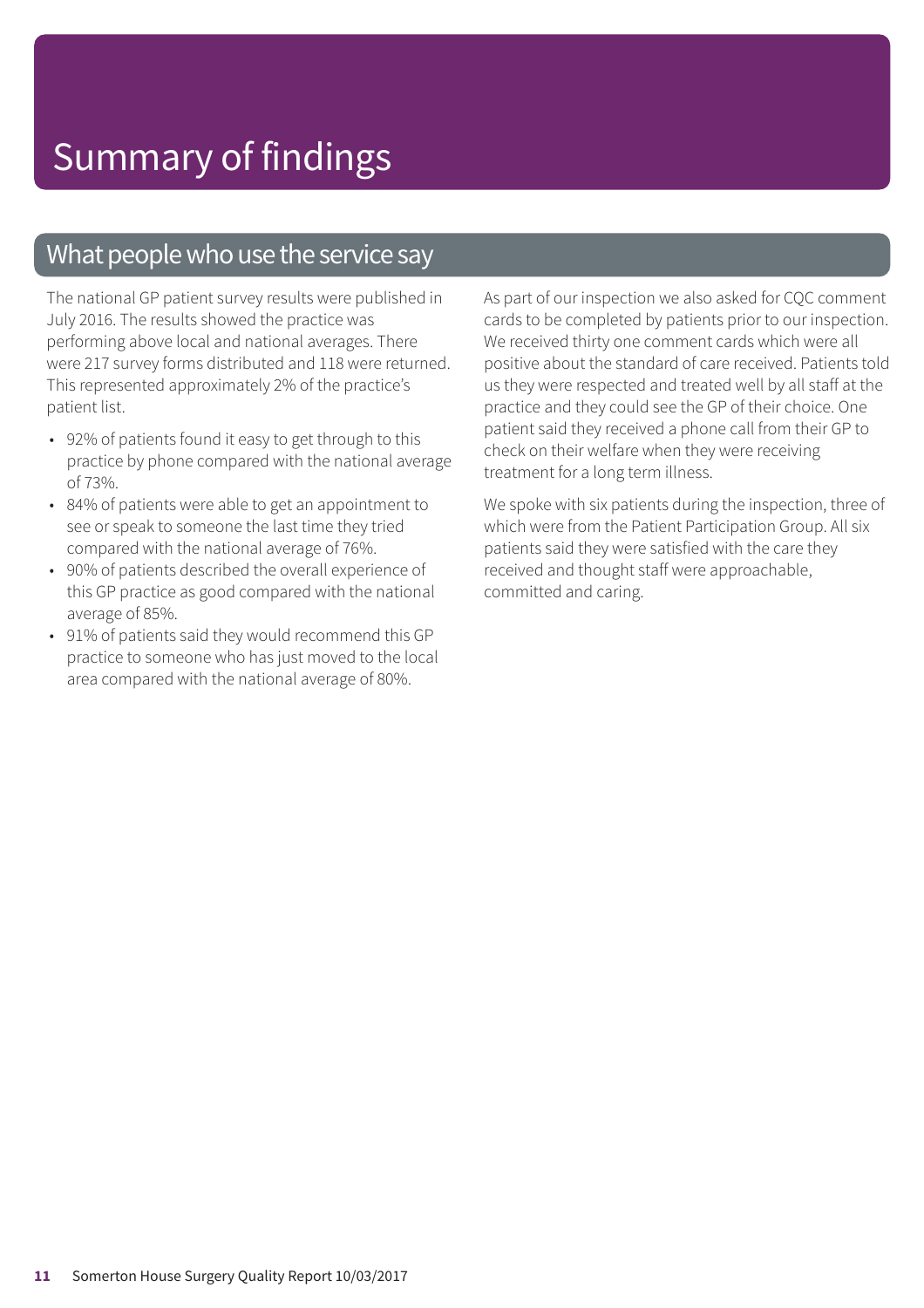

# Somerton House Surgery **Detailed findings**

### Our inspection team

### **Our inspection team was led by:**

Our inspection team was led by a CQC Lead Inspector and included a GP specialist adviser and a practice manager advisor.

### **Background to Somerton** House Surgery

Somerton House Surgery is located in the village of Midsomer Norton near Radstock. The practice serves a local and rural population of approximately 6600 patients from the village and the surrounding area.

There is parking on site including spaces for patients with a disability. The practice has a number of rooms which it makes available to other services; these include physiotherapy, counselling, drug misuse services and private sport physio.

The practice has five GPs; four partners and a salaried GP of which; four are female and one is male. Between them they provide 28 GP sessions each week and are equivalent to 3.5 whole time employees. There is a nurse practitioner who is qualified to prescribe particular medicines and a practice nurse, they provided 15 sessions per week and are the equivalent to 1.6 whole time employees. There was one health care assistant and two phlebotomists, they provided 10 sessions per week and their working hours are the equivalent to 2.4 whole time employees (WTE). The GPs and nurses are supported by a practice manager and eight administrative staff.

The practice is a GP training practice and had one registrar GP placed with them at the time of our inspection. The

practice also hosts placements for fifth year medical students. One of the GP partners is a GP trainer and the practice had been graded as excellent by the Severn Deanery GP Specialty Training Quality Panel.

The general Index of Multiple Deprivation (IMD) population profile for the geographic area of the practice is in the ninth least deprivation decile. (An area itself is not deprived: it is the circumstances and lifestyles of the people living there that affect its deprivation score. It is important to remember that not everyone living in a deprived area is deprived and that not all deprived people live in deprived areas). Average life expectancy for males in the area is 80 years, which is one year longer than the national average and for females is 85 years, which was slightly longer than the national average.

The practice is open between 8:15am and 6:15pm Monday to Friday. Telephone access is available from 8am until 6pm. The practice operates a mixed appointments system with some appointments available to pre-book and others available to book on the day.

GP appointments are 10 minutes each in length and appointment sessions are typically 8:20am until 11:30am and 3pm until 6pm. Each consultation session has 18 appointment slots. The practice offers online booking facilities for non-urgent appointments and an online repeat prescription service. Patients need to contact the practice first to arrange for access to these services. Extended hours appointments are offered two evenings from 6:30pm until 7pm and one early morning from 7:30am until 8am. Also early morning appointments with the phlebotomist are available two mornings a week on a Tuesday and Friday from 7:30am until 8am. Pre-bookable appointments are also available from 8:30am until 11:30am once a month on a Saturday.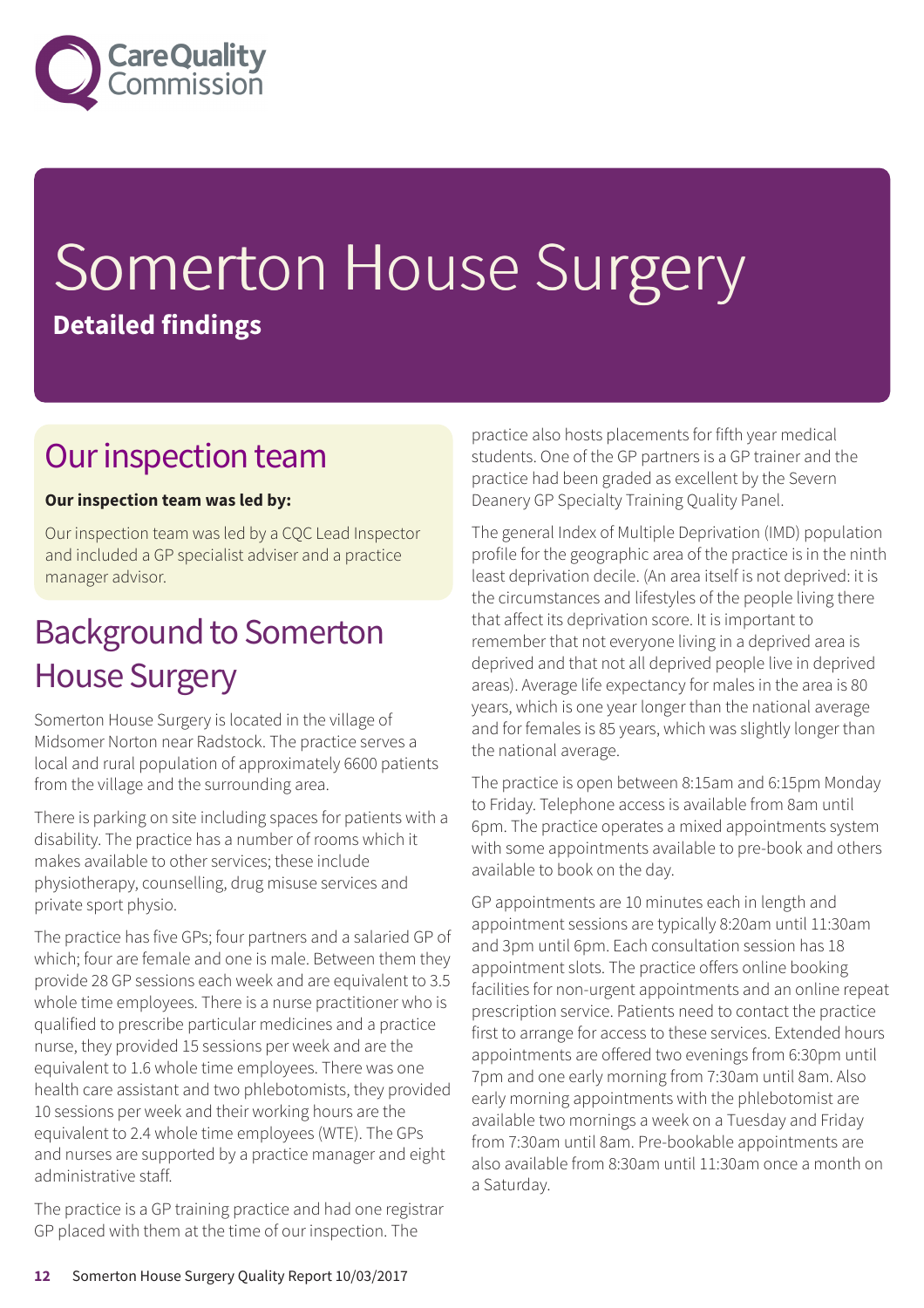# Detailed findings

The practice has opted out of providing out-of-hours services to their own patients. Patients are directed to using the NHS 111 telephone service outside of normal practice hours, who work in conjunction with Vocare out of hours GP service.

The practice has a Personal Medical Services contract to deliver health care services; the contract includes enhanced services such as childhood vaccination and immunisation scheme, facilitating timely diagnosis and support for patients with dementia, minor surgery services and avoiding unplanned admissions. These contracts act as the basis for arrangements between the NHS Commissioning Board and providers of general medical services in England.

This report relates to the registered regulated activities which were provided at the following location:

Somerton House Surgery

79a North Road

Midsomer Norton

Bath

BA3 2QE

### Why we carried out this inspection

We carried out a comprehensive inspection of this service under Section 60 of the Health and Social Care Act 2008 as part of our regulatory functions. The inspection was planned to check whether the provider is meeting the legal requirements and regulations associated with the Health and Social Care Act 2008, to look at the overall quality of the service, and to provide a rating for the service under the Care Act 2014.

### How we carried out this inspection

Before visiting, we reviewed a range of information we hold about the practice and asked other organisations to share what they knew. We carried out an announced visit on 20 October 2016.

During our visit we:

- Spoke with a range of staff (including GPs, nurses and management and administration staff) and spoke with patients who used the service.
- Observed how patients were being cared for and talked with carers and/or family members
- Reviewed a sample of the personal care or treatment records of patients.
- Reviewed comment cards where patients and members of the public shared their views and experiences of the service.

To get to the heart of patients' experiences of care and treatment, we always ask the following five questions:

- Is it safe?
- Is it effective?
- Is it caring?
- Is it responsive to people's needs?
- Is it well-led?

We also looked at how well services were provided for specific groups of patients and what good care looked like for them. The population groups are:

- older people
- people with long-term conditions
- families, children and young people
- working age people (including those recently retired and students)
- people whose circumstances may make them vulnerable
- people experiencing poor mental health (including people with dementia).

Please note that when referring to information throughout this report, for example any reference to the Quality and Outcomes Framework data, this relates to the most recent information available to the CQC at that time.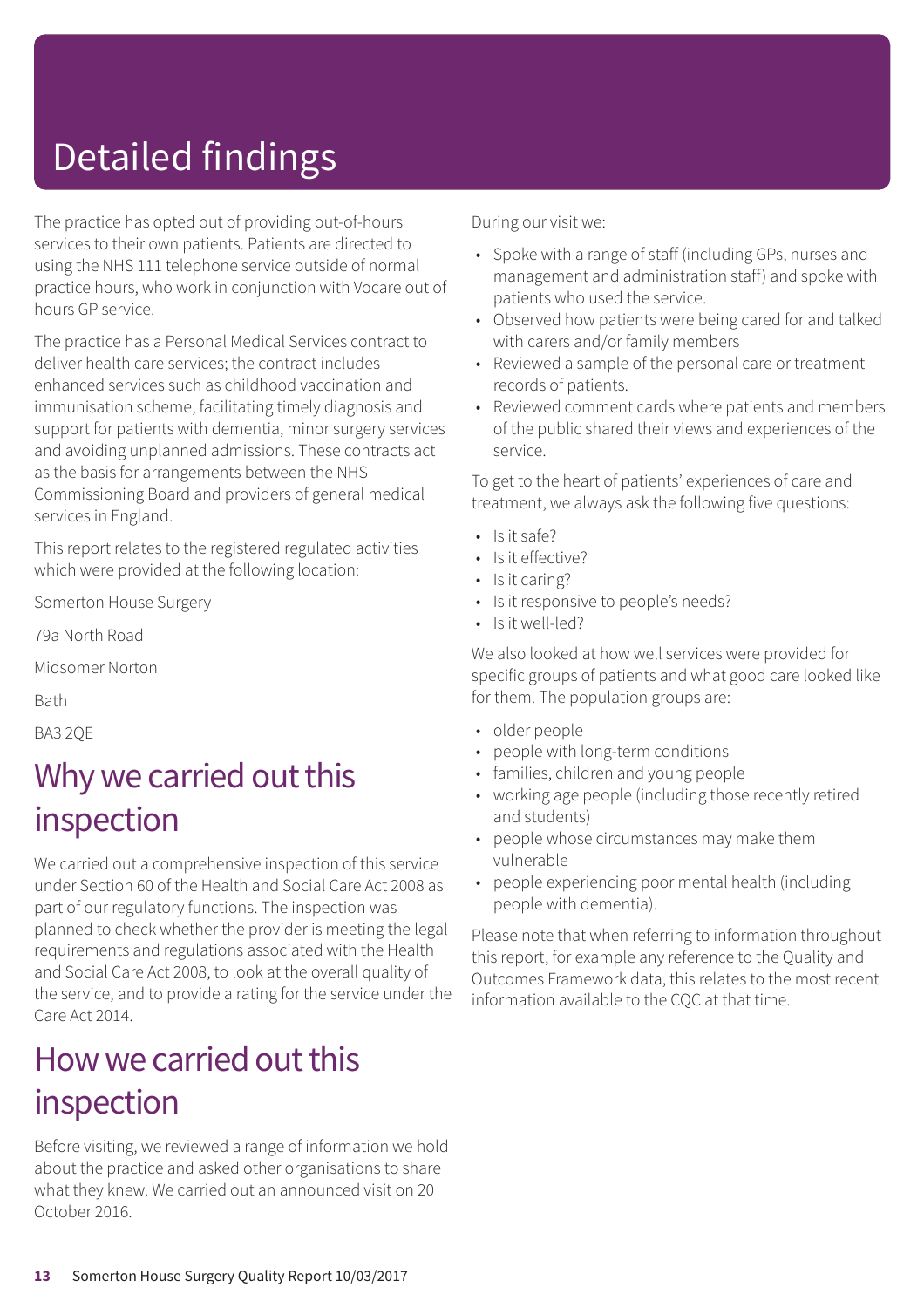# Are services safe?

## **Our findings**

### **Safe track record and learning**

There was an effective system in place for reporting and recording significant events.

- Staff told us they would inform the practice manager of any incidents and there was an incident recording form available on the practice's computer system. The incident recording form supported the recording of notifiable incidents under the duty of candour. (The duty of candour is a set of specific legal requirements that providers of services must follow when things go wrong with care and treatment).
- We saw evidence that when things went wrong with care and treatment, patients were informed of the incident as soon as reasonably practicable, received reasonable support, truthful information, a written apology and were told about any actions to improve processes to prevent the same thing happening again.
- The practice carried out a thorough analysis of the significant events.

We reviewed safety records, incident reports, patient safety alerts and minutes of meetings where these were discussed. We saw evidence that lessons were shared and action was taken to improve safety in the practice. For example, a patient required assistance in a medical emergency and staff had acted quickly to provide the patient with lifesaving medicine. However, after the incident it was established that an out of date medicine had been given to the patient. The practice recorded this as a significant event and acted on the agreed learning to prevent out of date medicines being given again.

### **Overview of safety systems and processes**

The practice had clearly defined and embedded systems, processes and practices in place to keep patients safe and safeguarded from abuse, which included:

• Arrangements were in place to safeguard children and vulnerable adults from abuse. These arrangements reflected relevant legislation and local requirements. Policies were accessible to all staff. The policy for safeguarding adults clearly outlined who to contact for further guidance if staff had concerns about a patient's welfare. There was a lead member of staff for safeguarding. The GPs attended safeguarding meetings when possible and always provided reports where necessary for other agencies. Staff demonstrated they understood their responsibilities and all had received training on safeguarding children and vulnerable adults relevant to their role. GPs and practice nurses were trained to child safeguarding level 3. Health care assistants and administration staff were trained to child safeguarding level 1 or 2.

- A chaperone poster was displayed in the waiting room which advised patients that chaperones were available if required. All staff who acted as chaperones were trained for the role and had received a Disclosure and Barring Service (DBS) check. (DBS checks identify whether a person has a criminal record or is on an official list of people barred from working in roles where they may have contact with children or adults who may be vulnerable).
- The practice maintained appropriate standards of cleanliness and hygiene. We observed the premises to be clean and tidy. The practice nurse was the infection control clinical lead who liaised with the local infection prevention teams to keep up to date with best practice. There was an infection control policy in place (last reviewed in March 2015 and due for review in March 2017). The majority of staff had received up to date training in infection control, however, two members of staff had no record of up to date training. The practice provided evidence, within 48 hours of the inspection, that both identified members of staff had completed infection control update training. Annual infection control audits were undertaken and we saw evidence that action was taken to address any improvements identified as a result.
- The arrangements for managing medicines, including emergency medicines and vaccines, in the practice kept patients safe (including obtaining, prescribing, recording, handling, storing, security and disposal). Processes were in place for handling repeat prescriptions which included the review of high risk medicines. The practice carried out regular medicines audits, with the support of the local clinical commissioning group (CCG) pharmacy teams, to ensure prescribing was in line with best practice guidelines for safe prescribing. Blank prescription forms and pads were securely stored and there were systems in place to monitor their use.
- One of the nurses had qualified as an Independent Prescriber and could therefore prescribe medicines for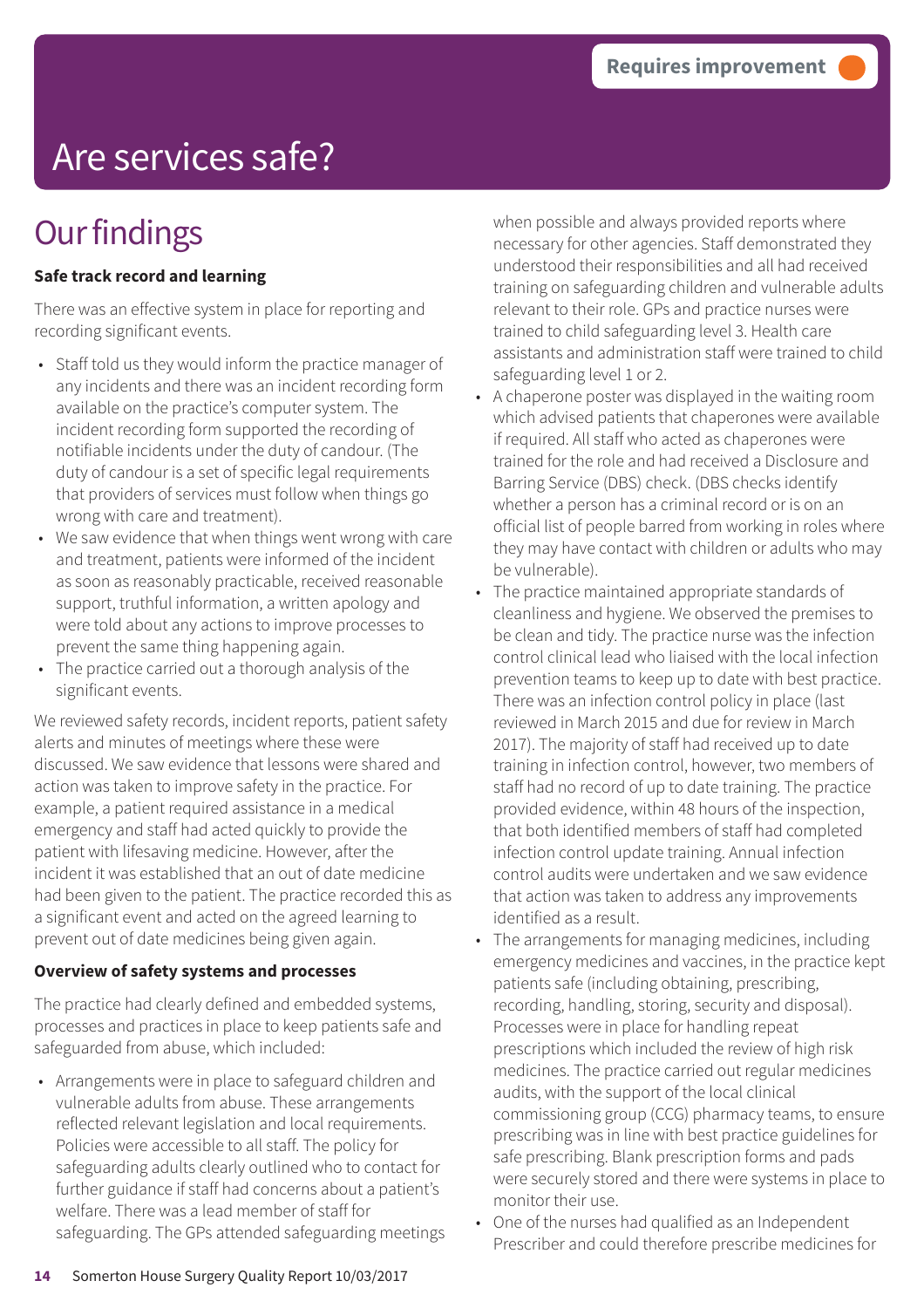### Are services safe?

specific clinical conditions. They received mentorship and support from the medical staff for this extended role and we saw plans to improve the recording of this in supervision logs.

- Patient Group Directions had been adopted by the practice to allow nurses to administer medicines in line with legislation. Health Care Assistants were trained to administer vaccines and medicines against a patient specific prescription or direction from a prescriber.
- The practice held stocks of controlled drugs (medicines that require extra checks and special storage because of their potential misuse) and had procedures in place to manage them safely. There were also arrangements in place for the destruction of controlled drugs.
- We reviewed three personnel files and found appropriate recruitment checks had been carried out, including proof of identification, qualifications and registration with the appropriate professional body. However, we found that the process for recruitment checks had not been fully implemented prior to employment. For example, all staff had a record of a Disclosure and Barring Service (DBS) check, however, we found some had been received post-employment. Two clinical staff had a record of a DBS check dated after they started employment. There were no written references in the files we reviewed. The practice manager told us verbal references were taken prior to employment and all three had provided up to three years satisfactory employment for the practice. The practice confirmed, within 48 hours of the inspection, that all personnel files had been reviewed and where no written references were in place, annual appraisal records had been reviewed and a note placed on file confirming satisfactory service in lieu of references.

#### **Monitoring risks to patients**

Risks to patients were assessed and well managed.

• There were procedures in place for monitoring and managing risks to patient and staff safety. The practice had up to date fire risk assessments and carried out regular fire drills and fire alarm checks. All electrical equipment was checked to ensure the equipment was safe to use and clinical equipment was checked to ensure it was working properly. The practice had a variety of other risk assessments in place to monitor safety of the premises such as control of substances hazardous to health and infection control and legionella (Legionella is a term for a particular bacterium which can contaminate water systems in buildings).

• Arrangements were in place for planning and monitoring the number of staff and mix of staff needed to meet patients' needs. There was a rota system in place for all the different staffing groups to ensure enough staff were on duty. The practice had last audited its skill mix in January 2016.

#### **Arrangements to deal with emergencies and major incidents**

The practice had adequate arrangements in place to respond to emergencies and major incidents.

- All staff received annual basic life support training and there were emergency medicines available in the treatment room.
- The practice had a defibrillator available on the premises and had adult pads available. The practice had reviewed the need for defibrillator pads for children and provided a copy of a risk assessment confirming that all medical emergencies could be addressed in the absence of defibrillator pads for children. Oxygen, with adult and children's masks, was available.
- Emergency medicines were easily accessible to staff in a secure area of the practice and all staff knew of their location. All the medicines we checked were in date and stored securely.
- The practice had a comprehensive business continuity plan in place for major incidents such as power failure or building damage. The plan included emergency contact numbers for staff.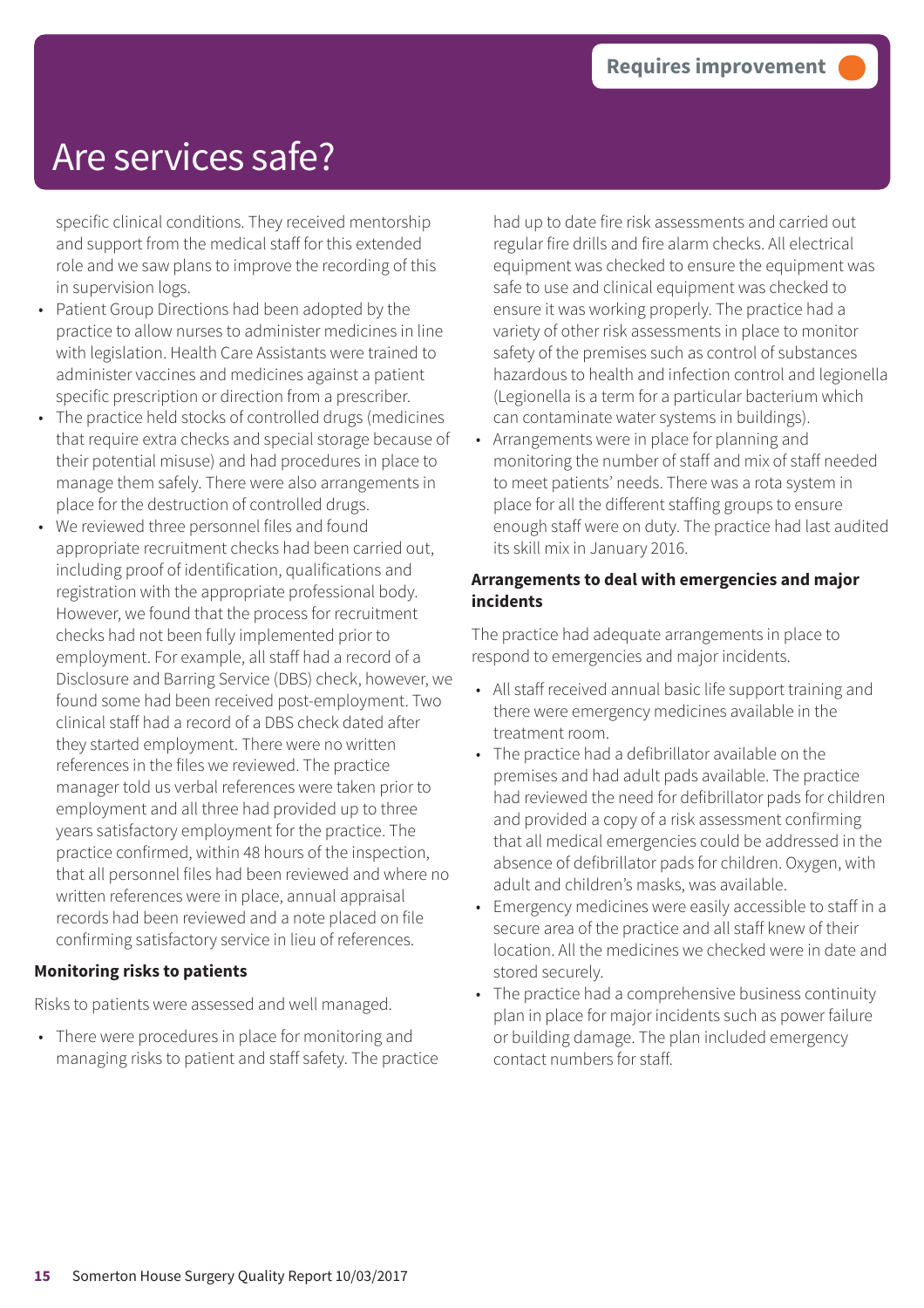### Are services effective?

(for example, treatment is effective)

## **Our findings**

### **Effective needs assessment**

The practice assessed needs and delivered care in line with relevant and current evidence based guidance and standards, including National Institute for Health and Care Excellence (NICE) best practice guidelines.

- The practice had systems in place to keep all clinical staff up to date. Staff had access to guidelines from NICE and used this information to deliver care and treatment that met patients' needs.
- The practice monitored that these guidelines were followed through risk assessments, audits and random sample checks of patient records.

### **Management, monitoring and improving outcomes for people**

The practice used the information collected for the Quality and Outcomes Framework (QOF) and performance against national screening programmes to monitor outcomes for patients. (QOF is a system intended to improve the quality of general practice and reward good practice). The most recent published results were 98.3% of the total number of points available compared with the clinical commissioning group (CCG) average of 97.5% and national average of 94.8%.

Exception reporting in clinical domains was 7% overall which was lower than the clinical commissioning group (CCG) average of 10% and the national average of 9%. (Exception reporting is the removal of patients from QOF calculations where, for example, the patients are unable to attend a review meeting or certain medicines cannot be prescribed because of side effects).

This practice was not an outlier for any QOF (or other national) clinical targets. Data from 2014/15 showed:

- Performance for diabetes related indicators was similar to the CCG and national averages. For example, 93% of patients on the diabetes register had a record of a foot examination and risk classification within the last year, compared with the CCG average of 92% and the national average of 88%.
- Performance for mental health related indicators was similar to the CCG and national average. For example,

87% of patients diagnosed with dementia had their care reviewed in a face-to-face review in the preceding last year, compared with the CCG average of 86% and the national average of 84%.

There was evidence of quality improvement including clinical audit:

- There had been 13 clinical audits completed in the last two years, we saw one of these where we had seen improvements made which were implemented and monitored.
- Findings were used by the practice to improve services. For example, we saw an audit had been carried out of patients who had chronic kidney disease and cardiovascular disease and who would benefit from taking a specific medicine, in line with National Institute for Health and Care Excellence guidance. We saw an improvement from the initial audit in 2015 when 72% of patients were taking the medicines compared to the re-audit in January 2016 when 91% were taking the medicines.

### **Effective staffing**

Staff had the skills, knowledge and experience to deliver effective care and treatment.

- The practice had an induction programme for all newly appointed staff. This covered such topics as safeguarding, infection prevention and control, fire safety and health and safety.
- The practice could demonstrate how they ensured role-specific training and updating for relevant staff. For example, for those reviewing patients with long-term conditions and treating leg ulcers.
- Staff administering vaccines and taking samples for the cervical screening programme had received specific training which had included an assessment of competence. Staff who administered vaccines could demonstrate how they stayed up to date with changes to the immunisation programmes, for example by access to on line resources and discussion at practice meetings.
- The learning needs of staff were identified through a system of appraisals, meetings and reviews of practice development needs. Staff had access to appropriate training to meet their learning needs and to cover the scope of their work. This included ongoing support,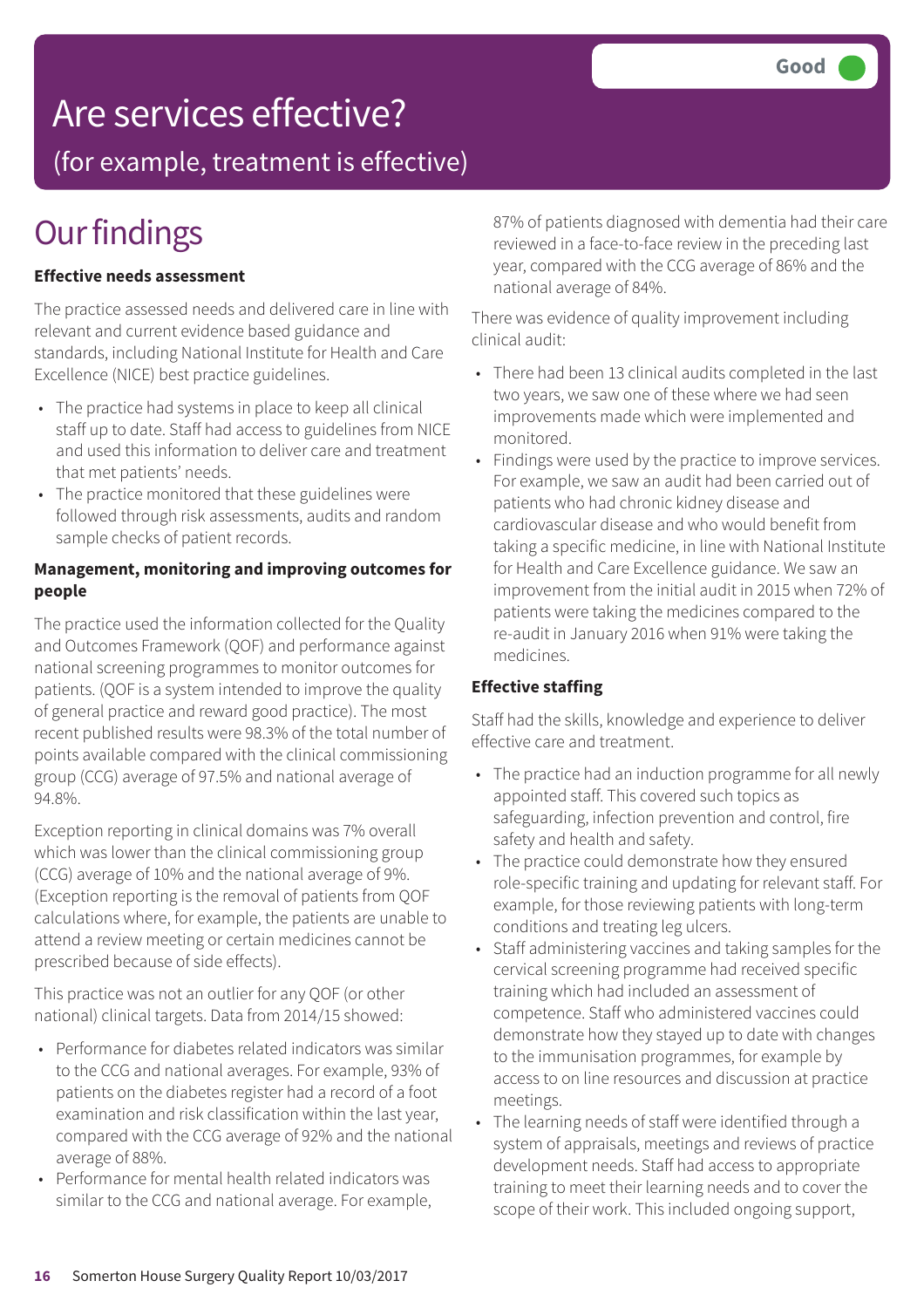### Are services effective? (for example, treatment is effective)

one-to-one meetings, coaching and mentoring, clinical supervision and facilitation and support for revalidating GPs. All staff had received an appraisal within the last 12 months.

- Staff received training that included: safeguarding, fire safety awareness, basic life support and information governance. Staff had access to and made use of e-learning training modules and in-house training. During the inspection we found some gaps in the training records, showing that not all staff had up to date training in all relevant topics. For example, two members of staff did not have a record of up to date training in safeguarding children. We spoke to the practice who provided, within 48 hours of the inspection, confirmation that both had completed update training. We subsequently received evidence that the system for monitoring training was being fully implemented to ensure all staff were up to date. For example, staff were booked on a training covering safeguarding and other relevant topics in March 2017.
- The practice is a training practice and one GP trainee had just completed a placement with them at the time of our inspection. The practice also hosts placements for medical students. One of the GPs is a GP trainer and the practice had been graded as excellent by the Severn Deanery GP Specialty Training Quality Panel.

### **Coordinating patient care and information sharing**

The information needed to plan and deliver care and treatment was available to relevant staff in a timely and accessible way through the practice's patient record system and their intranet system.

- This included care and risk assessments, care plans, medical records and investigation and test results.
- The practice shared relevant information with other services in a timely way, for example when referring patients to other services.

Staff worked together and with other health and social care professionals to understand and meet the range and complexity of patients' needs and to assess and plan ongoing care and treatment. This included when patients moved between services, including when they were referred, or after they were discharged from hospital. Meetings took place with the community teams fortnightly, with palliative care nurses and health visitors quarterly, when care plans were routinely reviewed and updated for patients with complex needs.

The practice ensured that end of life care was delivered in a coordinated way which took into account the needs of different patients, including those who may be vulnerable because of their circumstances.

The practice had close links with the nursing and residential homes where some patients resided. They attended two nursing homes on weekly ward rounds in addition to any urgent visits and this was carried out by the lead GP. This enabled patients and staff to have a consistency of care and treatment. The practice worked with two other GP practices coordinating care within a large nursing home which had approximately one hundred residents. They met on a quarterly basis and discussed safeguarding, incidents, deaths and admissions to hospital. This was then shared with the local clinical commissioning group (CCG).

### **Consent to care and treatment**

Staff sought patients' consent to care and treatment in line with legislation and guidance.

- Staff understood the relevant consent and decision-making requirements of legislation and guidance, including the Mental Capacity Act 2005.
- When providing care and treatment for children and young people, staff carried out assessments of capacity to consent in line with relevant guidance.
- Where a patient's mental capacity to consent to care or treatment was unclear the GP or practice nurse assessed the patient's capacity and, recorded the outcome of the assessment. We saw evidence that the practice hosted best interest meetings within the practice to assist with decision making.

### **Supporting patients to live healthier lives**

The practice identified patients who may be in need of extra support. For example:

- Patients receiving end of life care, carers, those at risk of developing a long-term condition and those requiring advice on their diet, smoking and alcohol cessation were signposted to the relevant service.
- A psychological practitioner, talking therapies counsellor and a drug counsellor was available on the premises.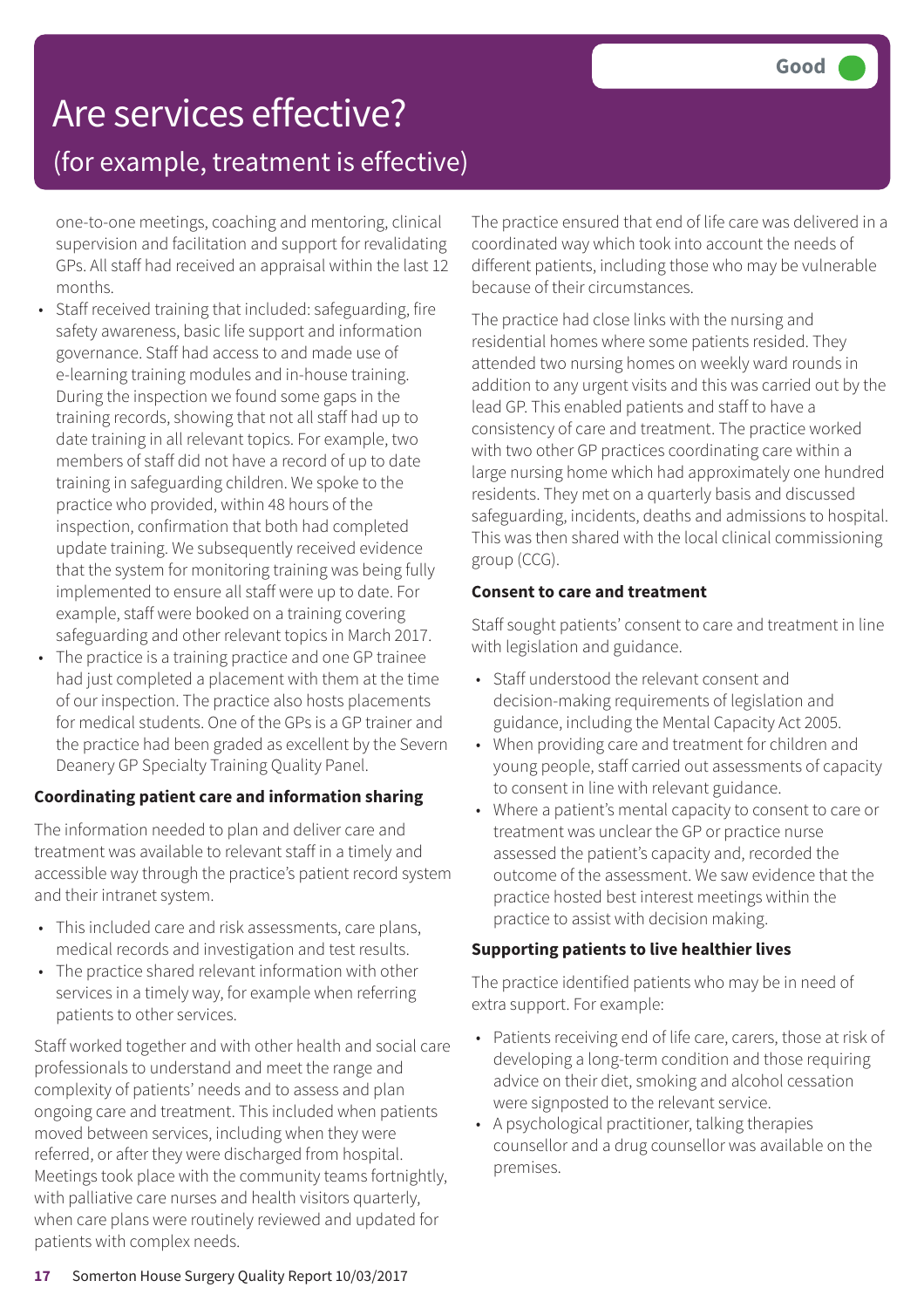## Are services effective?

### (for example, treatment is effective)

- The practice's uptake for the cervical screening programme was 84% which was comparable with the clinical commissioning group (CCG) average of 83% and the national average of 82%.
- The uptake for bowel cancer screening for 60-69 years olds was 63% which was comparable with the CCG average of 61% and national average of 58%.
- The uptake for breast cancer screening for 50-70 year olds was 79% which was above the CCG average of 73% and national average of 72%.
- Childhood immunisation rates for the vaccinations given were slightly below CCG and national averages for

under two year olds; and slightly above CCG and national averages for two to five year olds. For example, childhood immunisation rates for the vaccinations given to under two year olds ranged from 91% to 95% and five year olds from 93% to 100%.

Patients had access to appropriate health assessments and checks. These included health checks for new patients and NHS health checks for patients aged 40–74. Appropriate follow-ups for the outcomes of health assessments and checks were made, where abnormalities or risk factors were identified.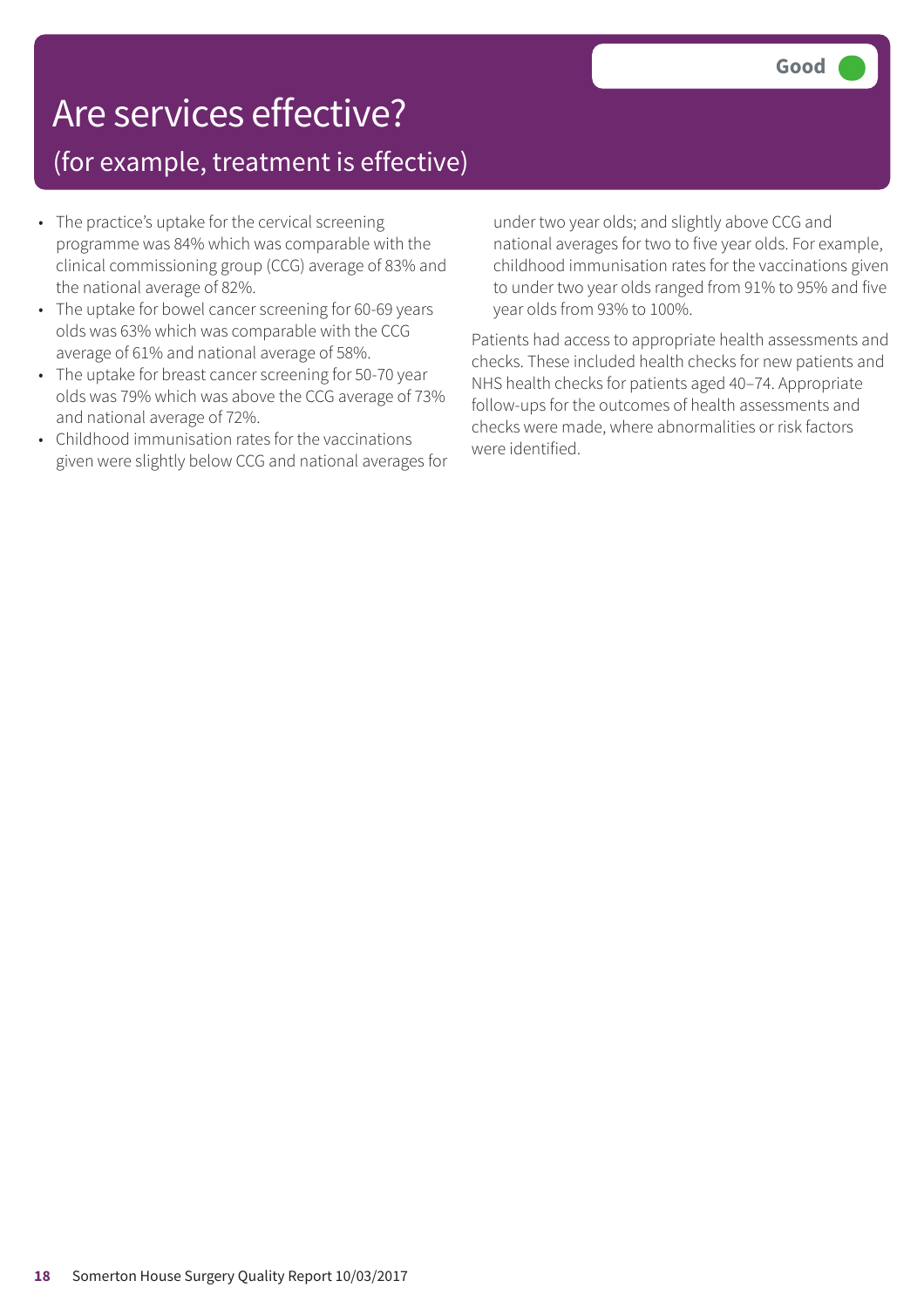# Are services caring?

## **Our findings**

### **Kindness, dignity, respect and compassion**

We observed members of staff were courteous and very helpful to patients and treated them with dignity and respect.

- Curtains were provided in consulting rooms to maintain patients' privacy and dignity during examinations, investigations and treatments.
- Consultation and treatment room doors were closed during consultations; conversations taking place in these rooms could not be overheard.
- Reception staff knew that if patients wanted to discuss sensitive issues or appeared distressed they could offer them a private room to discuss their needs.
- Same sex clinicians were offered where appropriate.

All of the thirty one patient Care Quality Commission comment cards we received were positive about the service experienced. Patients said they felt the practice offered an excellent service and staff were helpful, caring and treated them with dignity and respect.

We spoke with six patients including three members of the patient participation group (PPG). They told us they were satisfied with the care provided by the practice and said their dignity and privacy was respected. Comments highlighted that staff responded compassionately when they needed help and provided support when required.

Results from the national GP patient survey showed patients felt they were treated with compassion, dignity and respect. The practice was in line with or above average for its satisfaction scores on consultations with GPs and nurses. For example:

- 96% of patients said the GP was good at listening to them compared with the clinical commissioning group (CCG) average of 93% and the national average of 89%.
- 94% of patients said the GP gave them enough time compared with the CCG average of 91% and the national average of 87%.
- 98% of patients said they had confidence and trust in the last GP they saw compared with the CCG average of 98% and the national average of 95%.
- 91% of patients said the last GP they spoke to was good at treating them with care and concern compared with the CCG average of 91% and the national average of 85%.
- 93% of patients said the last nurse they spoke to was good at treating them with care and concern compared with the CCG average of 94% and the national average of 91%.
- 94% of patients said they found the receptionists at the practice helpful compared with the CCG average of 94% and the national average of 87%.

The views of external stakeholders were positive and in line with our findings. For example, the managers of the three local care homes where some of the practice's patients lived all praised the care provided by the practice. Each care home had a nominated GP who visited patients each week. We saw evidence of a thorough and effective liaison meeting between the manager of one large care home, where patients registered at three local GP practices lived, and the nominated GPs from this and two other practices.

### **Care planning and involvement in decisions about care and treatment**

Patients told us they felt involved in decision making about the care and treatment they received. They also told us they felt listened to and supported by staff and had sufficient time during consultations to make an informed decision about the choice of treatment available to them. Patient feedback from the comment cards we received was also positive and aligned with these views. We also saw that care plans were personalised.

Results from the national GP patient survey showed patients responded positively to questions about their involvement in planning and making decisions about their care and treatment. Results were in line with or above local and national averages. For example:

- 91% of patients said the last GP they saw was good at explaining tests and treatments compared with the clinical commissioning group (CCG) average of 91% and the national average of 86%.
- 94% of patients said the last GP they saw was good at involving them in decisions about their care compared with the CCG average of 88% and the national average of 82%.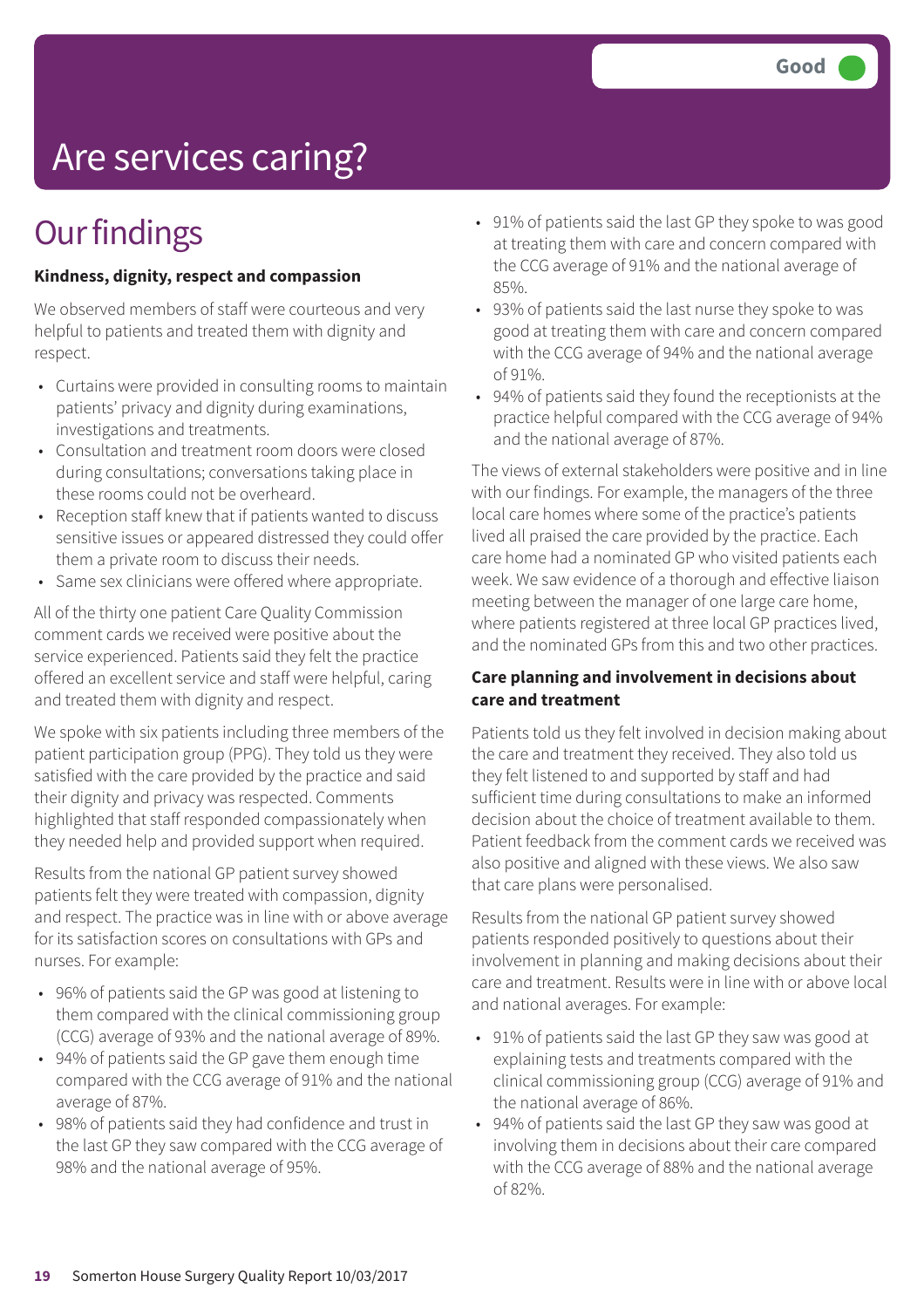## Are services caring?

• 93% of patients said the last nurse they saw was good at involving them in decisions about their care compared with the CCG average of 89% and the national average of 85%.

The practice provided facilities to help patients be involved in decisions about their care:

- Staff told us that translation services were available for patients who did not have English as a first language. We saw notices in the reception areas informing patients this service was available.
- There was a signing service and hearing loop available for patients who had a hearing impairment.

#### **Patient and carer support to cope emotionally with care and treatment**

Patient information leaflets and notices were available in the patient waiting area which told patients how to access a number of support groups and organisations.

Information about support groups was also available on the practice website. Support for isolated or house-bound patients included signposting to relevant support and volunteer services.

The practice's computer system alerted GPs if a patient was also a carer. The practice had identified 122 patients as carers (2% of the practice list). Carers were offered annual health checks with the GP and prioritised for appointments. Written information was available to direct carers to the various avenues of support available to them.

A member of staff acted as a carers' champion to help ensure that the various services supporting carers were coordinated and effective.

Staff told us that if families had suffered bereavement, their usual GP contacted them or sent them a sympathy card. This contact was either followed by a patient consultation at a flexible time and location to meet the family's needs and/or by giving them advice on how to find a support service.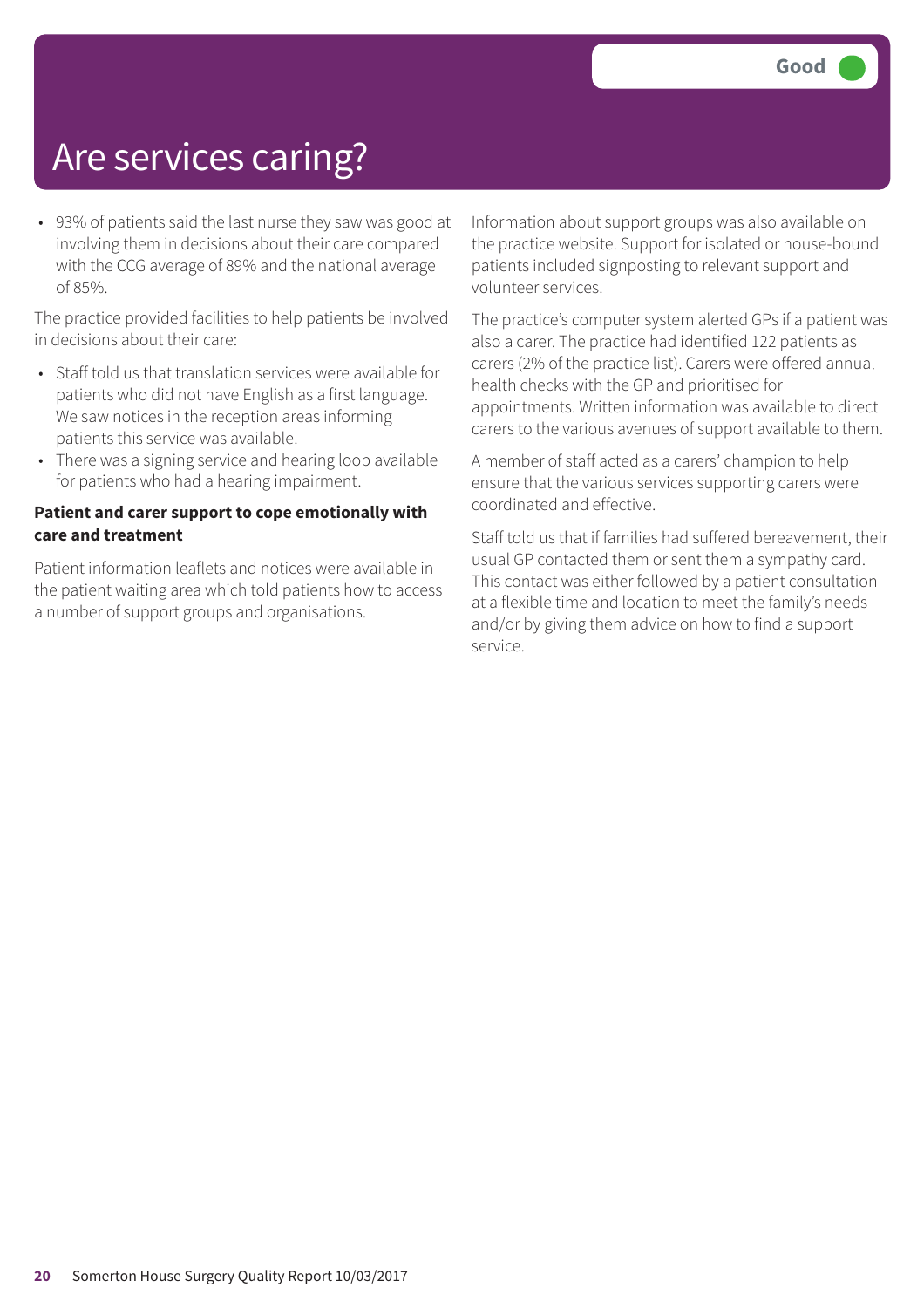# Are services responsive to people's needs?

(for example, to feedback?)

# **Our findings**

### **Responding to and meeting people's needs**

The practice understood its population profile and had used this understanding to meet the needs of its population:

- The practice offered an extended hours for patients who could not attend during normal opening hours which were offered two evenings a week from 6:30pm until 7pm and one early morning from 7:30am until 8am. Also early morning appointments with the phlebotomist were available two mornings a week on a Tuesday and Friday from 7:30am until 8am. Pre-bookable appointments were also available from 8:30am until 11:30am once a month on a Saturday.
- There were longer appointments available for patients with a learning disability.
- Home visits were available for older patients and patients who had clinical needs which resulted in difficulty attending the practice.
- The practice took account of the needs and preferences of patients with life-limiting progressive conditions. There were early and ongoing conversations with these patients about their end of life care as part of their wider treatment and care planning.
- Same day appointments were available for children and those patients with medical problems that require same day consultation.
- Patients were able to receive travel vaccinations available on the NHS as well as those only available privately.
- There were disabled facilities, a hearing loop and translation services available including sign language.
- The practice had two GPs who led in the monitoring of patients who resided in a residential or nursing homes. They had regular liaison with the homes, for example, by attending the nursing homes weekly on ward rounds in addition to urgent home visits. They also attended a quarterly meeting with two other practices for one of the nursing homes to enhance the coordination of care.

### **Access to the service**

The practice was open between 8:15am and 6:15pm Monday to Friday. GP appointments were 10 minutes each in length unless a longer appointment had been requested. Appointments were available from 8:20am until 11:30am

every morning and 3pm until 6pm daily. Extended hours appointments were offered from 7:30am until 8am and from 6:30pm until 7pm on Mondays. Pre-bookable appointments were also available from 8:30am until 11:30am on Saturdays once a month. In addition to pre-bookable appointments that could be booked up to six weeks in advance, urgent appointments and telephone consultations were also available for patients that needed them. The practice offers online booking facilities for non-urgent appointments and an online repeat prescription service. Patients need to contact the practice first to arrange for access to these services.

Results from the national GP patient survey showed that patient's satisfaction with how they could access care and treatment was comparable to local and national averages.

- 80% patients were satisfied with the practice's opening hours compared with the clinical commissioning group (CCG) average of 81% and the national average of 76%.
- 92% of patients said they could get through easily to the practice by phone compared with the CCG average of 91% and the national average of 73%.

Patients told us on the day of the inspection that they were able to get appointments when they needed them.

The practice had a system in place to assess:

- whether a home visit was clinically necessary; and
- the urgency of the need for medical attention.

All home visit requests were assessed by the GP who would telephone the patient to determine their necessity and urgency of the visit. In cases where the urgency of need was so great that it would be inappropriate for the patient to wait for a GP home visit, alternative emergency care arrangements were made. Clinical and non-clinical staff were aware of their responsibilities when managing requests for home visits.

### **Listening and learning from concerns and complaints**

The practice had an effective system in place for handling complaints and concerns.

- Its complaints policy and procedures were in line with recognised guidance and contractual obligations for GPs in England.
- There was a designated responsible person who handled all complaints in the practice.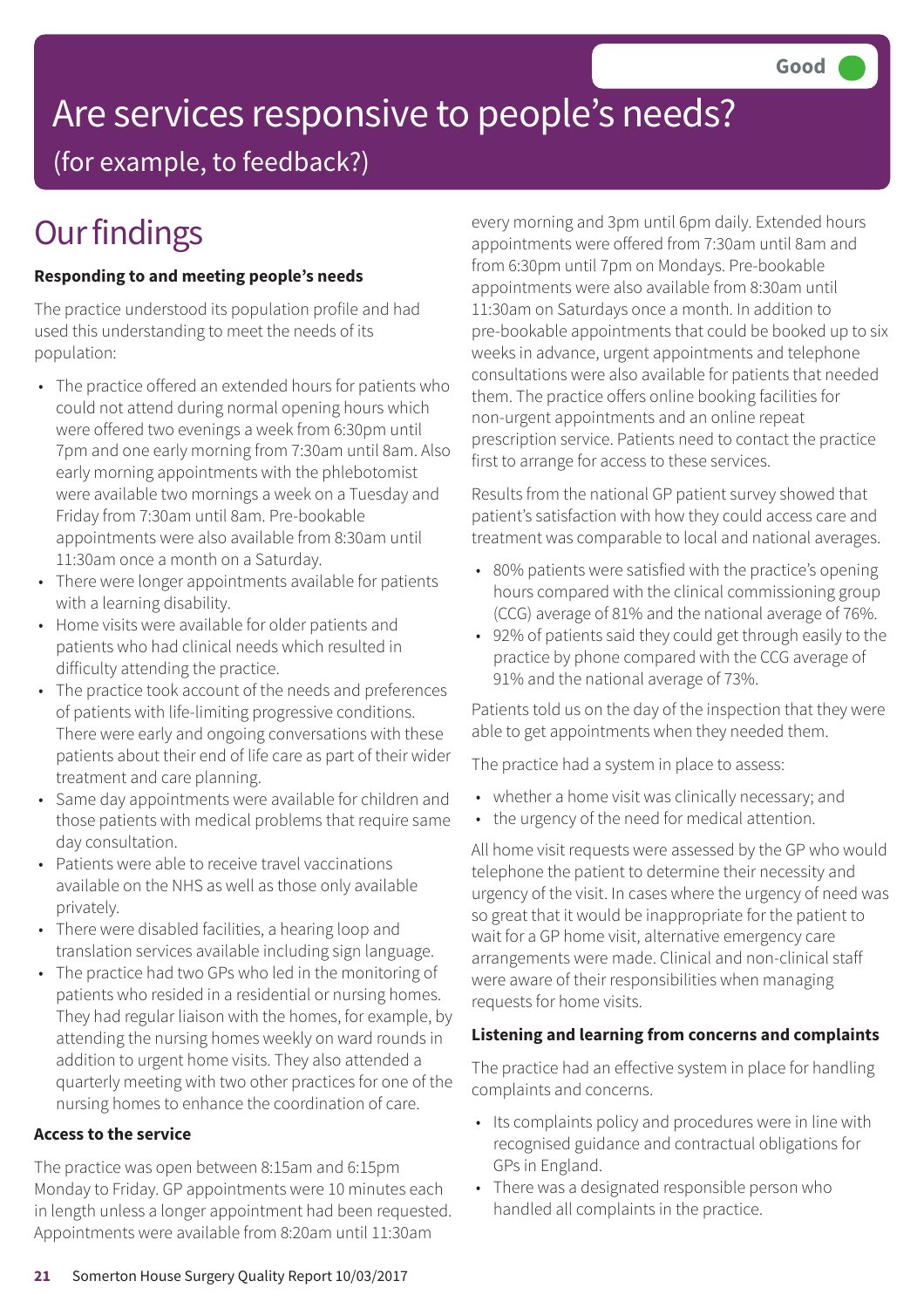# Are services responsive to people's needs?

### (for example, to feedback?)

- We saw that information was available to help patients understand the complaints system. There was a poster displayed in the reception area to ask patients to contact the practice manager or speak with reception. Reception were then able to give information to patients about the complaints process and how to complain. However, patients had to ask for details and there was no clear information on the website to enable patients to make a complaint.
- The practice had good practice in sending patients a satisfaction questionnaire three months following they had received their response to the complaint to check if the practice could further improve their service.

We looked at eleven complaints received in the last 12 months and found these were satisfactorily handled, dealt with in a timely way, openness and transparency with dealing with the complaint. Lessons were learned from individual concerns and complaints and also from analysis of trends and action was taken to as a result to improve the quality of care.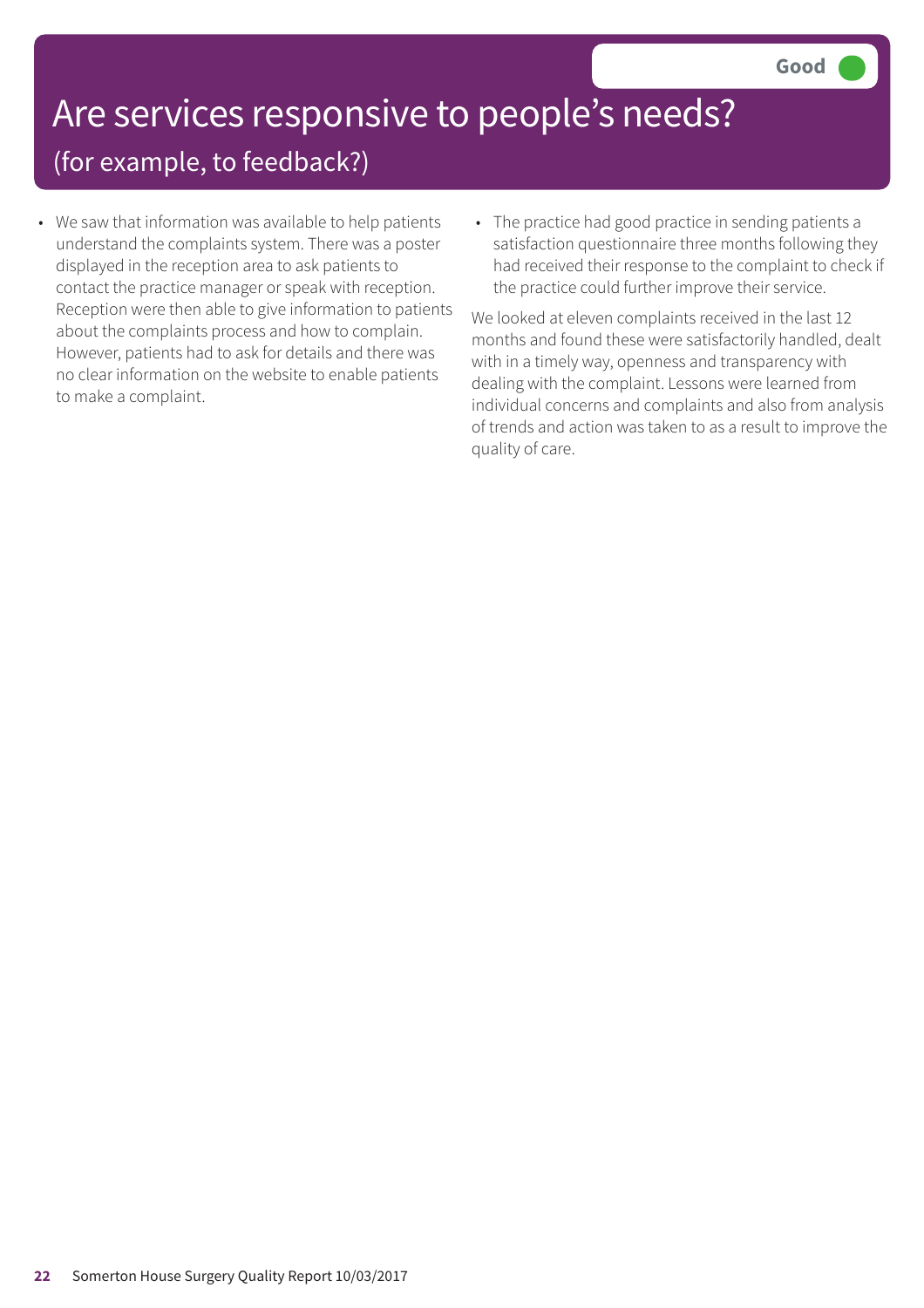### Are services well-led?

(for example, are they well-managed and do senior leaders listen, learn and take appropriate action)

# **Our findings**

### **Vision and strategy**

The practice had a clear vision to deliver high quality care and promote good outcomes for patients. The practice had a mission statement which was displayed in the waiting areas and on the practice website. Staff knew and understood the values which were:

- Striving to provide exemplary care for each of our patients and their families in a safe infection free environment complying with the Health and Social Care Act 2008.
- Building a work environment where each person was valued and respected
- Maintaining strong relationships with other agencies and our community
- Demonstrating responsibility through our fair use of resources

The practice had a strategy and supporting business development plan which reflected the vision and values and were regularly monitored. The plan was published in October 2015 and we saw evidence of actions, allocated to named staff, covering, for example, staff training, premises development, financial planning and workforce planning. We were told the plan would be reviewed and updated in October 2016. We saw that all staff took an active role in ensuring high quality care on a daily basis and behaved in a kind, considerate and professional way.

### **Governance arrangements**

The practice had an overarching governance framework which supported the delivery of the strategy and good quality care. This outlined the structures and procedures in place and ensured that:

- There was a clear staffing structure and that staff were aware of their own roles and responsibilities. GPs and nurses had lead roles in key areas such as safeguarding, infection control, diabetes, medicines management and drug abuse.
- Practice specific policies were implemented and were available to all staff. These were updated and reviewed regularly.
- A comprehensive understanding of the performance of the practice was maintained. Whole practice meetings were held monthly which provided an opportunity for staff to learn about the performance of the practice. There was also a weekly business meeting.
- A programme of continuous clinical and internal audit was used to monitor quality and to make improvements. We saw to identify, assess, manage and monitor a range of risks.
- There were arrangements for identifying, recording, assessing managing and monitoring risks and implementing mitigating actions. For example, we saw a quality assurance system in place for risk management; and regular audits to monitor infection control and fire safety were carried out. However, there were some areas where improvement was required, such as the need to fully implement arrangements for recording of staff training and recruitment checks.
- There was a meetings structure that allowed for lessons to be learned and shared following significant events and complaints.

### **Leadership and culture**

On the day of inspection the partners in the practice demonstrated they had the experience, capacity and capability to run the practice and ensure high quality care. They told us they prioritised safe, high quality and compassionate care. Staff told us the partners were approachable and always took the time to listen to all members of staff.

The provider was aware of and had systems in place to ensure compliance with the requirements of the duty of candour. (The duty of candour is a set of specific legal requirements that providers of services must follow when things go wrong with care and treatment).This included support training for all staff on communicating with patients about notifiable safety incidents. The partners encouraged a culture of openness and honesty. The practice had systems in place to ensure that when things went wrong with care and treatment:

- The practice gave affected patients reasonable support, truthful information and an apology.
- The practice kept written records of verbal interactions as well as written correspondence.

There was a clear leadership structure in place and staff felt supported by management.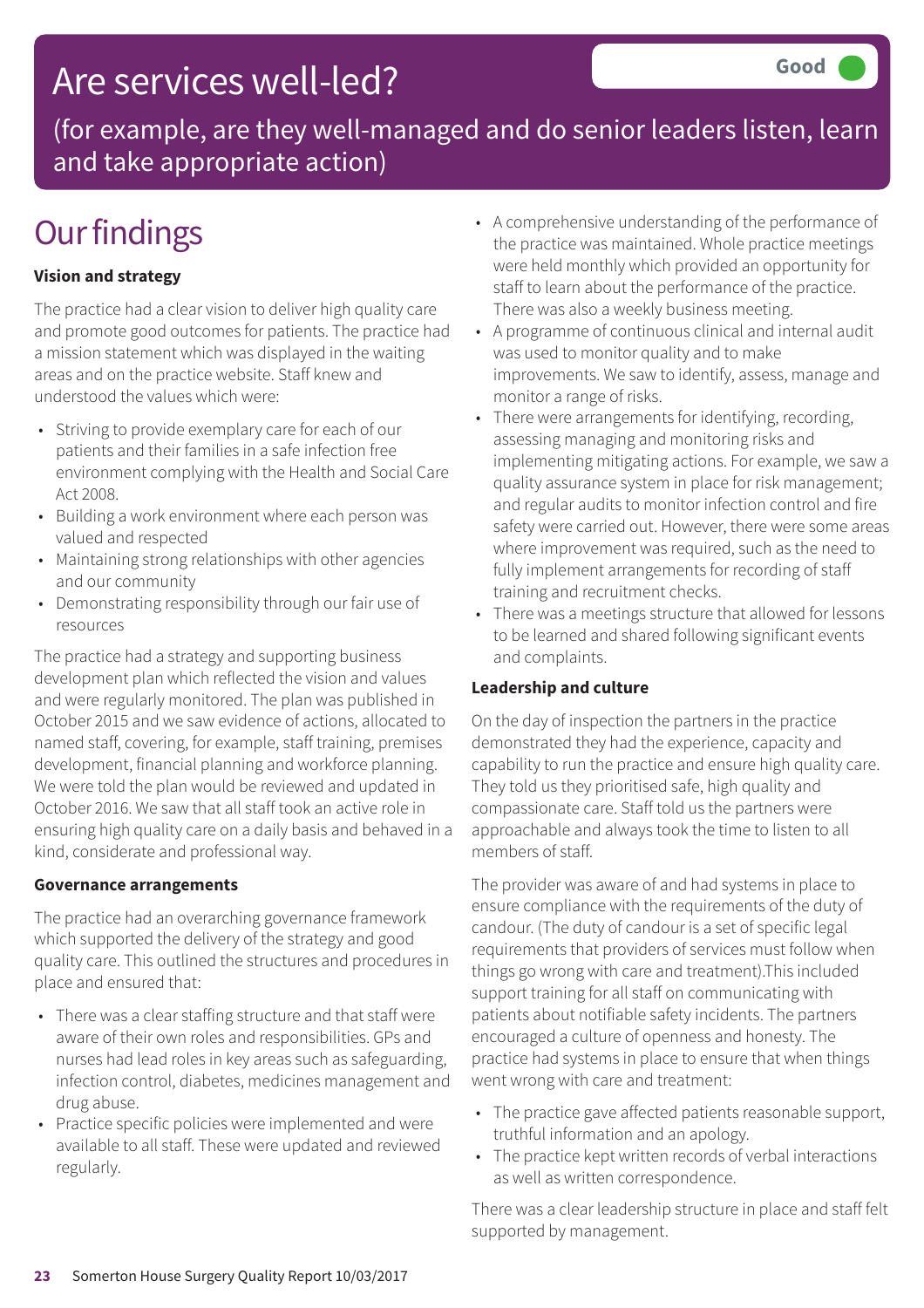## Are services well-led?

### (for example, are they well-managed and do senior leaders listen, learn and take appropriate action)

- The practice held and minuted a range of multi-disciplinary meetings including meetings with community nurses and palliative care nurses to monitor vulnerable patients. GPs, where required, met with health visitors to monitor vulnerable families and safeguarding concerns.
- Staff told us the practice held regular monthly team meetings.
- Staff told us there was an open culture within the practice and they had the opportunity to raise any issues at team meetings and felt confident and supported in doing so. Minutes were comprehensive and were available for practice staff to view.
- Staff said they felt respected, valued and supported, particularly by the partners in the practice. All staff were involved in discussions about how to run and develop the practice, and the partners encouraged all members of staff to identify opportunities to improve the service delivered by the practice.

### **Seeking and acting on feedback from patients, the public and staff**

The practice encouraged and valued feedback from patients, the public and staff. It proactively sought patients' feedback and engaged patients in the delivery of the service.

• The practice had gathered feedback from patients through the patient participation group (PPG) and through surveys and complaints received. The PPG met monthly, carried out patient surveys and submitted proposals for improvements to the practice

management team. For example, the PPG had raised money from patients to purchase an additional six blood pressure monitors for patients loan use at home and a Doppler machine to improve patient care. The Doppler machine (used to check blood circulation) was a faster, more accurate and more effective way of providing treatment. For example we saw that appointment times for each patient were reduced from 40 minutes to 20 minutes and more accurate results resulted in appropriate referrals to hospital based specialists.

• The practice had gathered feedback from staff through generally through staff meetings, appraisals and informal discussions. Staff told us they would not hesitate to give feedback and discuss any concerns or issues with colleagues and management. Staff told us they felt involved and engaged to improve how the practice was run.

### **Continuous improvement**

There was a focus on continuous learning and improvement at all levels within the practice. The practice team was forward thinking and part of local pilot schemes to improve outcomes for patients in the area. For example, we saw evidence of planning to work jointly on practice management with another two practices. This would enable them to share learning, make improvements to their own service and become more effective in the service provided. The practice was also working with a local college to assist with an apprentice scheme and provide work experience placements.